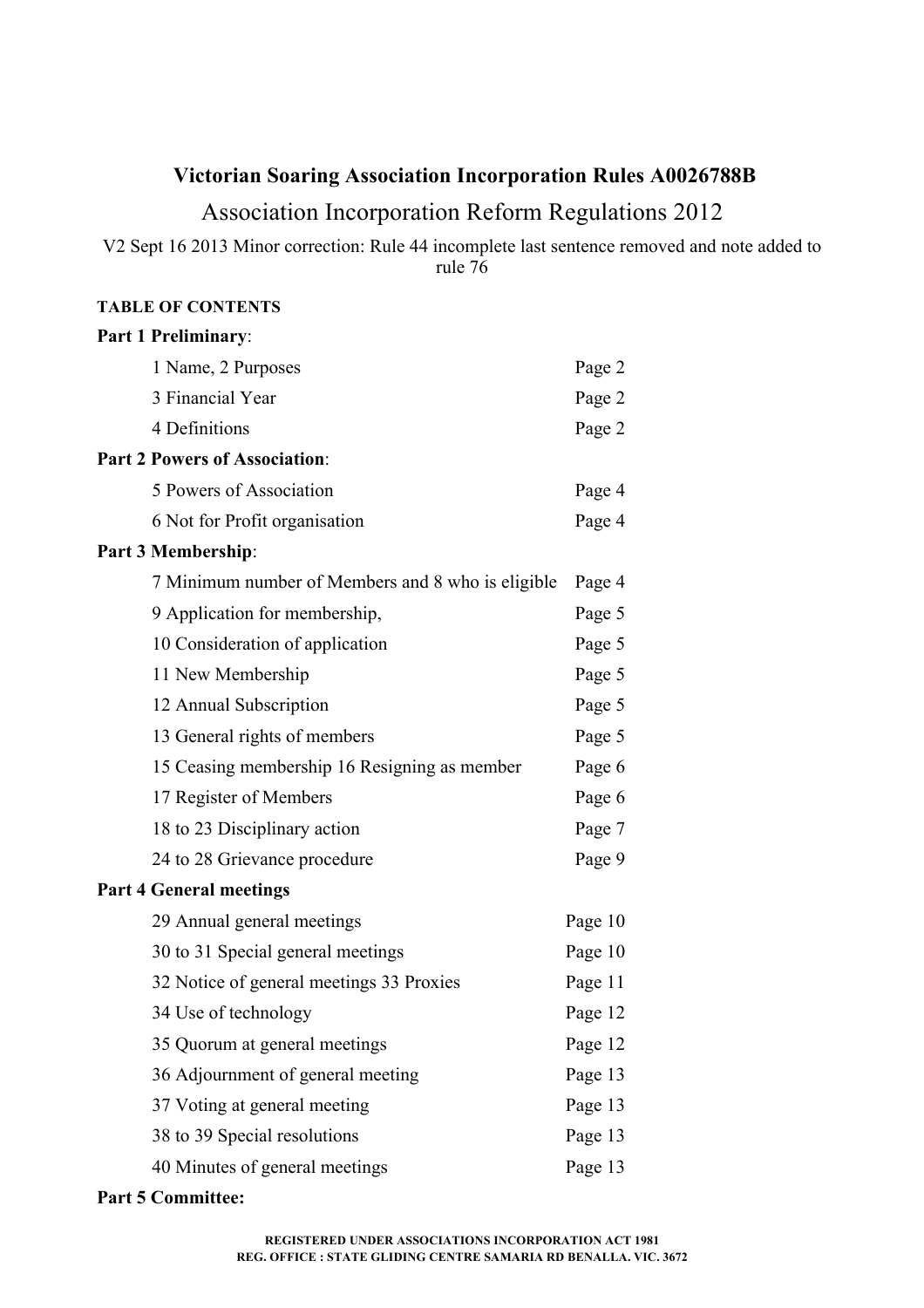| 41 Role and powers 42 Delegation                            | Page 14 |
|-------------------------------------------------------------|---------|
| 43 Composition of Committee                                 | Page 14 |
| 44 General duties                                           | Page 15 |
| 45 President , Vice President                               | Page 15 |
| 46 Secretary 48 Treasurer                                   | Page 16 |
| 48 Who is eligible too be committee member                  | Page 17 |
| 49 Positions to be declared vacant 50 Nominations           | Page 17 |
| 51 to 53 Election of Officers and Committee members Page 17 |         |
| 54 to 55 Term of office and vacation of office              | Page 19 |
| 56 Filling casual vacancies                                 | Page 19 |
| 57 to 66 Meetings of committee                              | Page 19 |
| 67 to 70 Financial matters                                  | Page 22 |
|                                                             |         |

# **Part 7 General Matters**

71 to 76 General matters Page 23

# **PART 1—PRELIMINARY**

# **1 Name**

The name of the incorporated association is Victorian Soaring Association Incorporated" (VSA), Registration A0026788B

# **2 Purposes**

The purposes of the association are to carry out (other than profit or gain of individuals) any of the following:

- 1. Represent the views of its Member clubs and those of other related aviation sports
- 2. Manage the affairs of gliding and soaring within the region to ensure the sport remains relevant, viable and in accordance with the standards as prescribed by the Gliding Federation of Australia (GFA) and other associated authorities.
- 3. Assist in improving safety throughout the gliding movement
- 4. Acquire, coordinate and disseminate knowledge on the sport of gliding and soaring and assist communications and support between the GFA, GFA officers and Member Clubs
- 5. Facilitate open and free communication and access between the VSA and Member Clubs, other GFA regions and Sports & Recreation Victoria
- 6. Promote competition, achievement, records and the development of the sport
- 7. Promote and facilitate training in all elements of the sport
- 8. Represent Gliding and its Member Clubs at a regional and national level
- 9. Explore and implement changes to the VSA in concert with the changing needs of the sport and society
- 10. Assist in the formation, conduct of gliding or winding up of aviation clubs and organisations.

# **3 Financial year**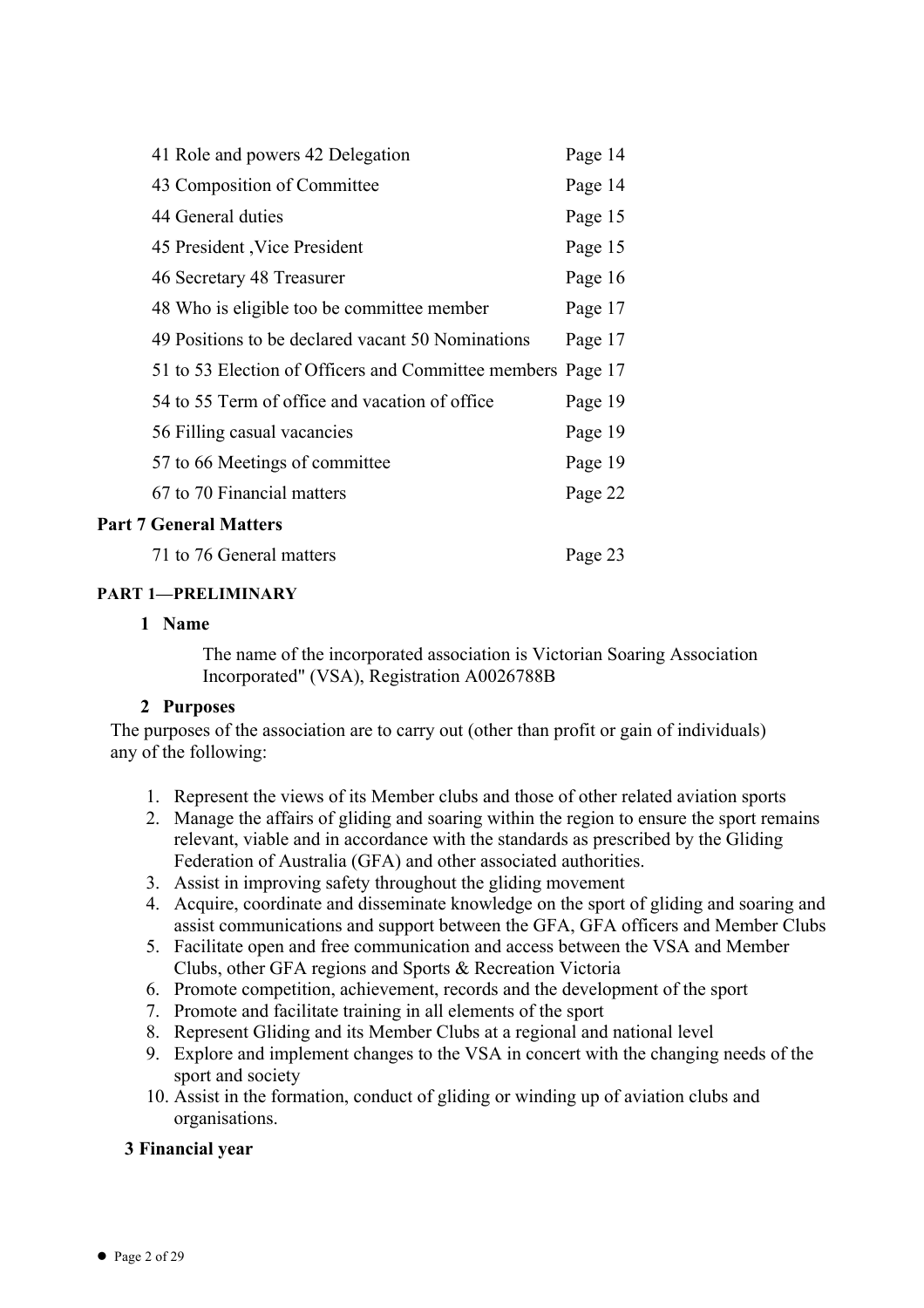The financial year of the Association is each period of 12 months ending on  $30<sup>th</sup>$ April.

#### **4 Definitions**

In these Rules—

- *absolute majority*, of the Committee, means a majority of the committee members currently holding office and entitled to vote at the time (as distinct from a majority of committee members present at a committee meeting);
- *Association* means the Victorian Soaring Association (VSA);
- *Chairperson*, of a general meeting or committee meeting, means the person chairing the meeting as required under rule 45;
- *Club* means a gliding club or commercial gliding operation;
- *Committee* means the Committee having management of the business of the Association;
- *committee meeting* means a meeting of the Committee held in accordance with these Rules;
- *committee member* means a member of the Committee elected or appointed under Division 3;

*Delegate* means a nominated representative of the Member club and is not an officer of the association as stated in rule 33. Normally the President of the Member club is the Delegate however the member club may appoint up to 2 Delegates using VSA Form Appendix 3;

- *disciplinary appeal meeting* means a meeting of the Individual Members of the Association convened under rule 23;
- *disciplinary meeting* means a meeting of the Committee convened for the purposes of rule 18;
- *disciplinary subcommittee* means the subcommittee appointed under rule 20;
- *financial year* means the 12 month period specified in rule 3;
- *general meeting* means a general meeting of the Members of the Association convened in accordance with Part 4 and includes an annual general meeting, a special general meeting and a disciplinary appeal meeting;
- *GFA* means the Gliding Federation of Australia Inc or other body that is the successor of, or in which is merged or amalgamated with the GFA;
- *Individual member* is a member of a VSA club and is a financial member of the GFA;
- *Member* means a club recognised by the Association;
- *Member entitled to vote* means a Member who under rule 13(2) is entitled to vote at a general meeting;
- *Region* means the States of Victoria and Tasmania and the near adjacent areas or as prescribed by an authority entitled to direct the Association's activities and those of its Member clubs;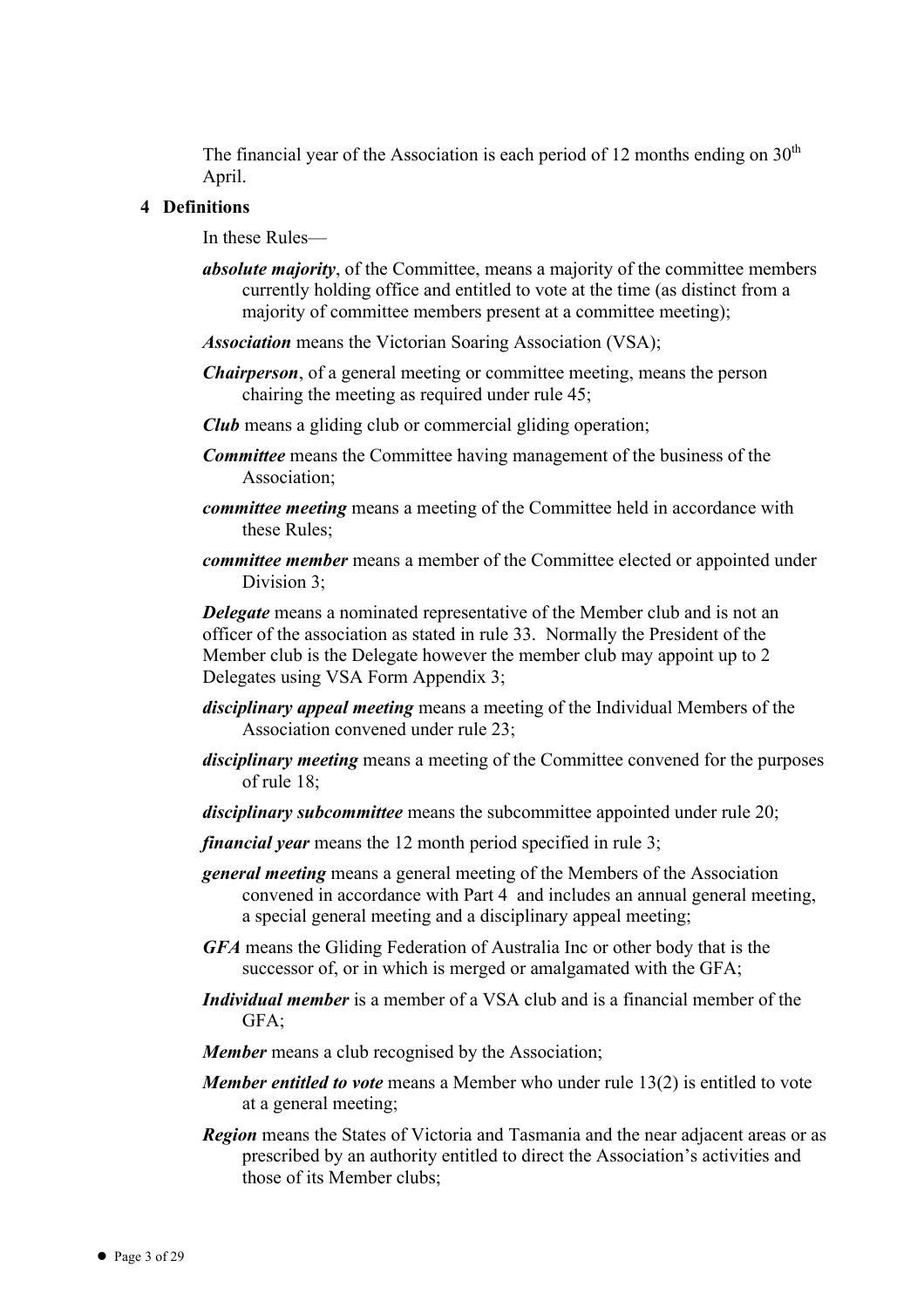- *Soaring and gliding* means to fly without engine power, a glider or sailplane and may include such flight in aircraft equipped with engines. The term gliding and soaring are herein used interchangeably;
- *special resolution* means a resolution that requires Delegates representing not less than five Member clubs present at a general meeting and, whether in person or by proxy, to vote in favour of the resolution;
- *the Act* means the **Associations Incorporation Reform Act 2012** and includes any regulations made under that Act;

*the Registrar* means the Registrar of Incorporated Associations.

#### **PART 2—POWERS OF ASSOCIATION**

#### **5 Powers of Association**

- (1) Subject to the Act, the Association has power to do all things incidental or conducive to achieve its purposes.
- (2) Without limiting subrule (1), the Association may—
	- (a) acquire, hold and dispose of real or personal property;
	- (b) open and operate accounts with financial institutions;
	- (c) invest its money in any security in which trust monies may lawfully be invested;
	- (d) raise and borrow money on any terms and in any manner as it thinks fit;
	- (e) secure the repayment of money raised or borrowed, or the payment of a debt or liability;
	- (f) appoint agents to transact business on its behalf;
	- (g) enter into any other contract it considers necessary or desirable

(h) Take whatever action is required to render aid or financial assistance to Members after suitable worthiness criteria are satisfied.

(i) Affiliate with any other like bodies having similar objects, if appropriate.

(3) The Association may only exercise its powers and use its income and assets (including any surplus) for its purposes.

#### **6 Not for profit organisation**

- (1) The Association must not distribute any surplus income or assets directly or indirectly to its Members.
- (2) Subrule (1) does not prevent the Association from paying a Member or Individual members-
	- (a) for reimbursement for expenses properly incurred; or
	- (b) for goods or services provided

(c) funds for projects approved by the Committee such as infrastructure expenditure

(d) Rendering aide or financial assistance to Members as allowed in rule 5(2)(h)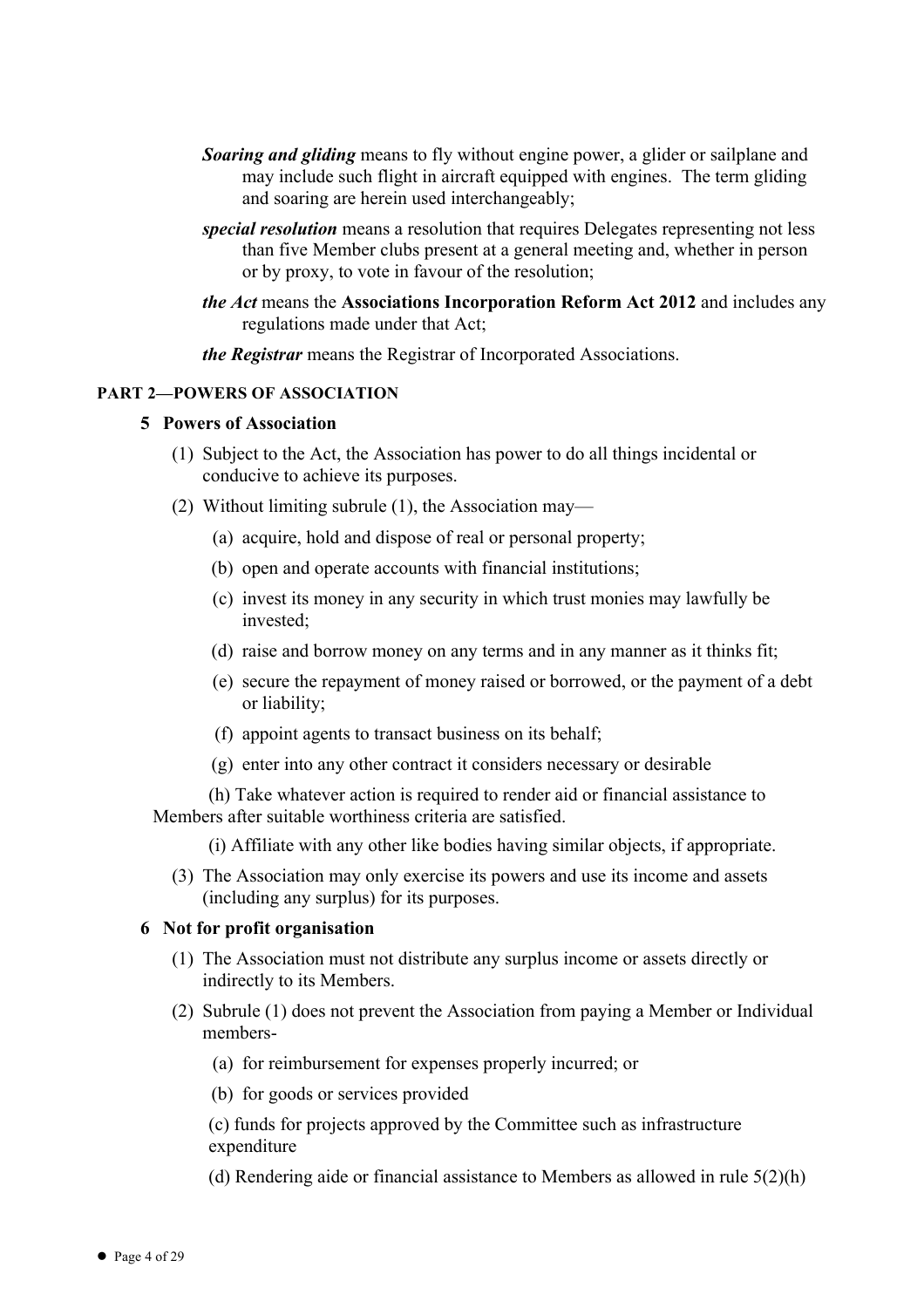if this is done in good faith on terms no more favourable than if the Member was not a Member.

# **PART 3—MEMBERS, DISCIPLINARY PROCEDURES AND GRIEVANCES**

#### **Division 1—Membership**

#### **7 Minimum number of Members**

The Association must have at least 5 Member Clubs.

#### **8 Who is eligible to be a Member**

Any gliding club or organisation which supports the purposes of the Association and is affiliated and remains affiliated with the GFA

#### **9 Application for membership**

- (1) To apply to become a Member of the Association, a person must submit a written application using VSA Membership Application form appendix 4 and VSA Club Delegate Nomination form Appendix 3 to a committee member stating that the club:
	- (a) wishes to become a Member of the Association; and
	- (b) supports the purposes of the Association; and
	- (c) agrees to comply with these Rules
- (2) The application must be signed by the applicant's authorised officer and

may be accompanied by the joining fee if requested by the association.

# **10 Consideration of application**

- (1) As soon as practicable after an application for membership is received, the Committee must decide by resolution whether to accept or reject the application.
- (2) The Committee must notify the applicant in writing of its decision as soon as practicable after the decision is made.
- (3) If the Committee rejects the application, it must return any money accompanying the application to the applicant.
- (4) No reason need be given for the rejection of an application.

# **11 New membership**

- (1) If an application for membership is approved by the Committee—
	- (a) the resolution to accept the membership must be recorded in the minutes of the committee meeting; and
	- (b) the Secretary must, as soon as practicable, enter the name and address of the new Member and Delegate(s), and the date of becoming a Member, in the register of Members.
- (2) A Club becomes a Member of the Association and, subject to rule 13(2), is entitled to exercise its rights of membership from the date whichever is the later, on which the Committee approves the Club's membership; and
	- (b) the Club pays the joining fee.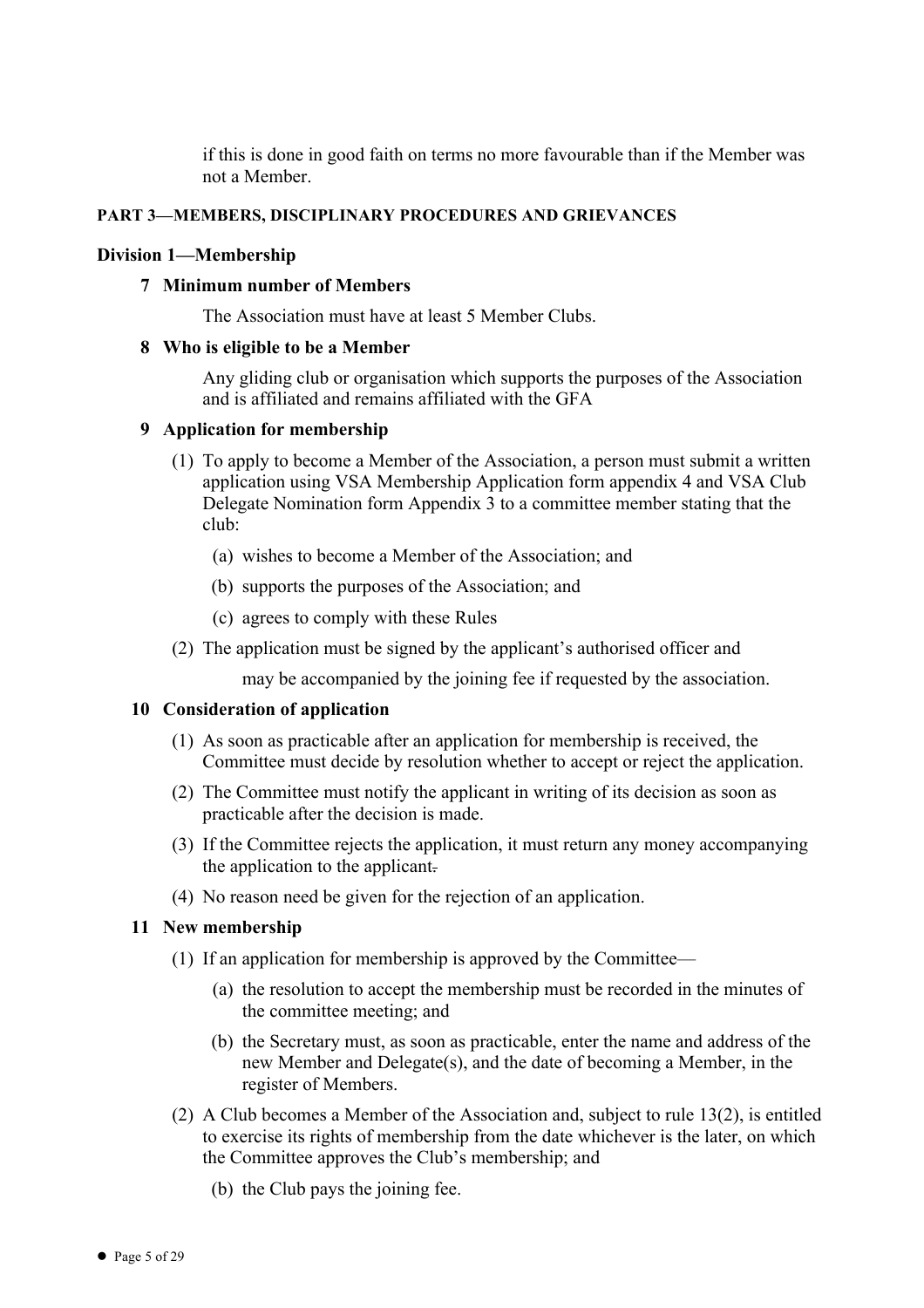# **12 Annual subscription and fee on joining**

(1) Member club subscriptions are proportional to the number of Individuals the member club has during any financial year and are paid by Individuals through the GFA annually or otherwise agreed

(2) At each annual general meeting, the Association must determine the amount of the annual subscription for the following financial year and set (if any) joining fees

(3) The rights of an Individual member (including the right to vote) who has not paid the annual subscription by the due date are suspended until the subscription is paid.

# **13 General rights of Members**

- (1) A Member of the Association who is entitled to vote has the right—
	- (a) to receive notice of general meetings and of proposed special resolutions in the manner and time prescribed by these Rules; and
	- (b) to submit items of business for consideration at a general meeting; and
	- (c) to attend and be heard at general meetings; and
	- (d) to vote at a general meeting; and
	- (e) to have access to the minutes of general meetings and other documents of the Association as provided under rule 75; and
	- (f) to inspect the register of Members.
- (2) A Delegate is entitled to vote if
	- (a) the Delegate has been duly authorised by the Member using VSA Club Delegate Nomination Form Appendix 3 (other than an associate member) to act as nominated representative; and
	- (b) more than 10 business days have passed since the Member became a member of the Association; and
	- (c) the member's membership rights are not suspended for any reason.
	- (d) the Delegate is a paid up member of the GFA.

# **14 Rights not transferable**

The rights of a Member are not transferable and end when membership ceases.

# **15 Ceasing membership**

- (1) The membership of a club ceases on resignation
- (2) If a club ceases to be a Member of the Association, the Secretary must, as soon as practicable, enter the date the club ceased to be a Member in the register of **Members**

# **16 Resigning as a Member**

- (1) A Member may resign by notice in writing given to the Association.
- (2) A Member is taken to have resigned if—
	- (a) the Member's annual subscription is more than 12 months in arrears; or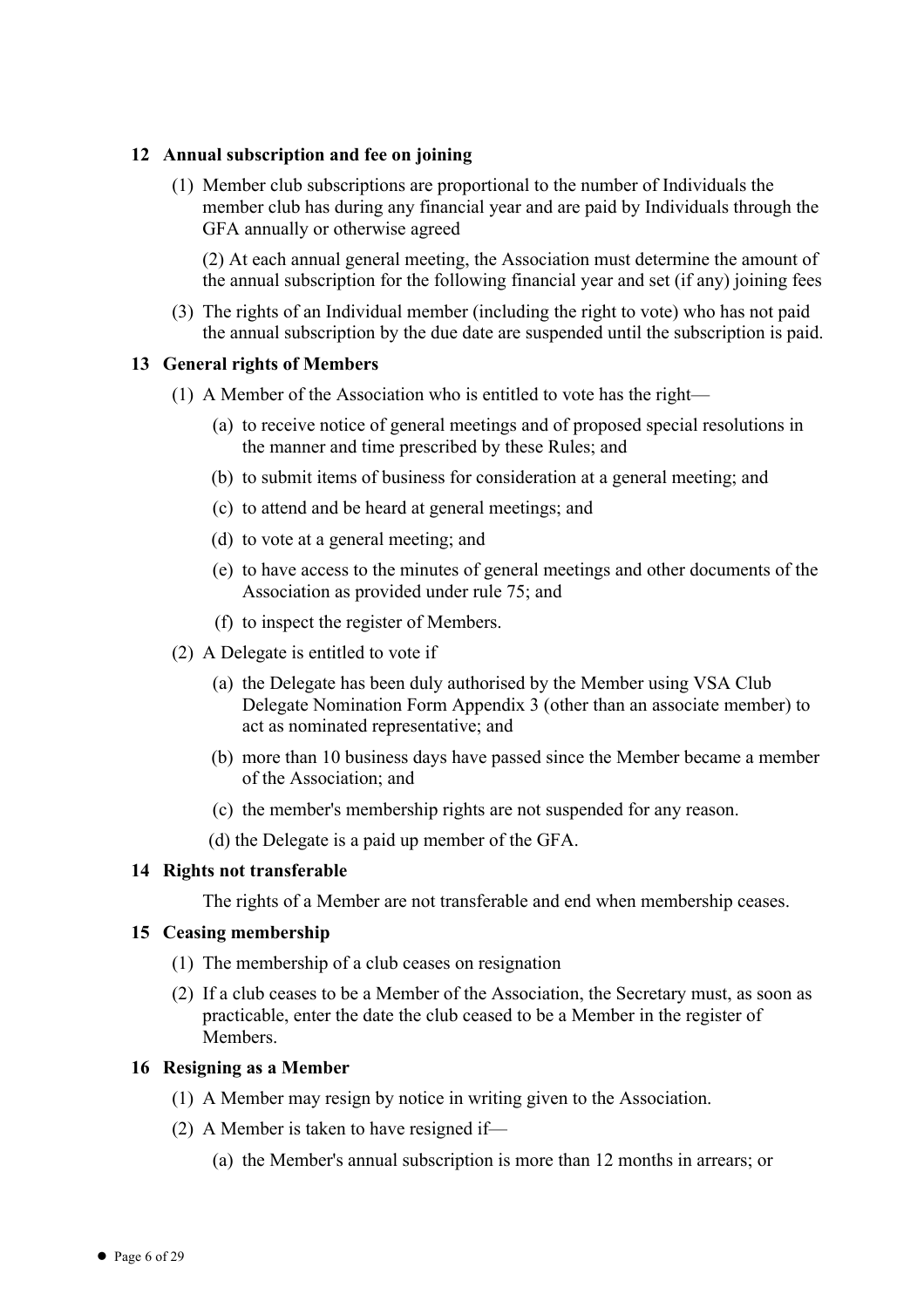- (b) where no annual subscription is payable—
	- (i) the Secretary has made a written request to the Member to confirm that they wish to remain a Member; and
	- (ii) the Member has not, within 3 months after receiving that request, confirmed in writing that the Member wishes to remain a Member.

# **17 Register of Members**

- (1) The Secretary must keep and maintain a register of Members that includes—
	- (a) for each current Member club—
		- (i) the Member club's name;
		- (ii) the address for notice last given by the Member;
		- (iii) the date of becoming a Member;
		- (iv) any other information determined by the Committee; and
	- (b) for each former Member, the date of ceasing to be a Member.
- (2) Any Member may, at a reasonable time and free of charge, inspect the register of **Members**

#### **Division 2—Disciplinary action**

#### **18 Grounds for taking disciplinary action**

The Association may take disciplinary action against a Member or Member Delegate in accordance with this Division if it is determined that the Member—

- (a) has failed to comply with these Rules; or
- (b) refuses to support the purposes of the Association; or
- (c) has engaged in conduct prejudicial to the Association.

#### **19 Disciplinary subcommittee**

- (1) If the Committee is satisfied that there are sufficient grounds for taking disciplinary action against a Member or Delegate, the Committee must appoint a disciplinary subcommittee to hear the matter and determine what action, if any, to take against the Member or Delegate.
- (2) The members of the disciplinary subcommittee—
	- (a) may be Committee members, Member club Delegates of the Association but
	- (b) must not be biased against, or in favour of, the Member concerned.

# **20 Notice to Member**

- (1) Before disciplinary action is taken against a Member, the Secretary must give written notice to the Member's President and Secretary—
	- (a) stating that the Association proposes to take disciplinary action against the Member; and
	- (b) stating the grounds for the proposed disciplinary action; and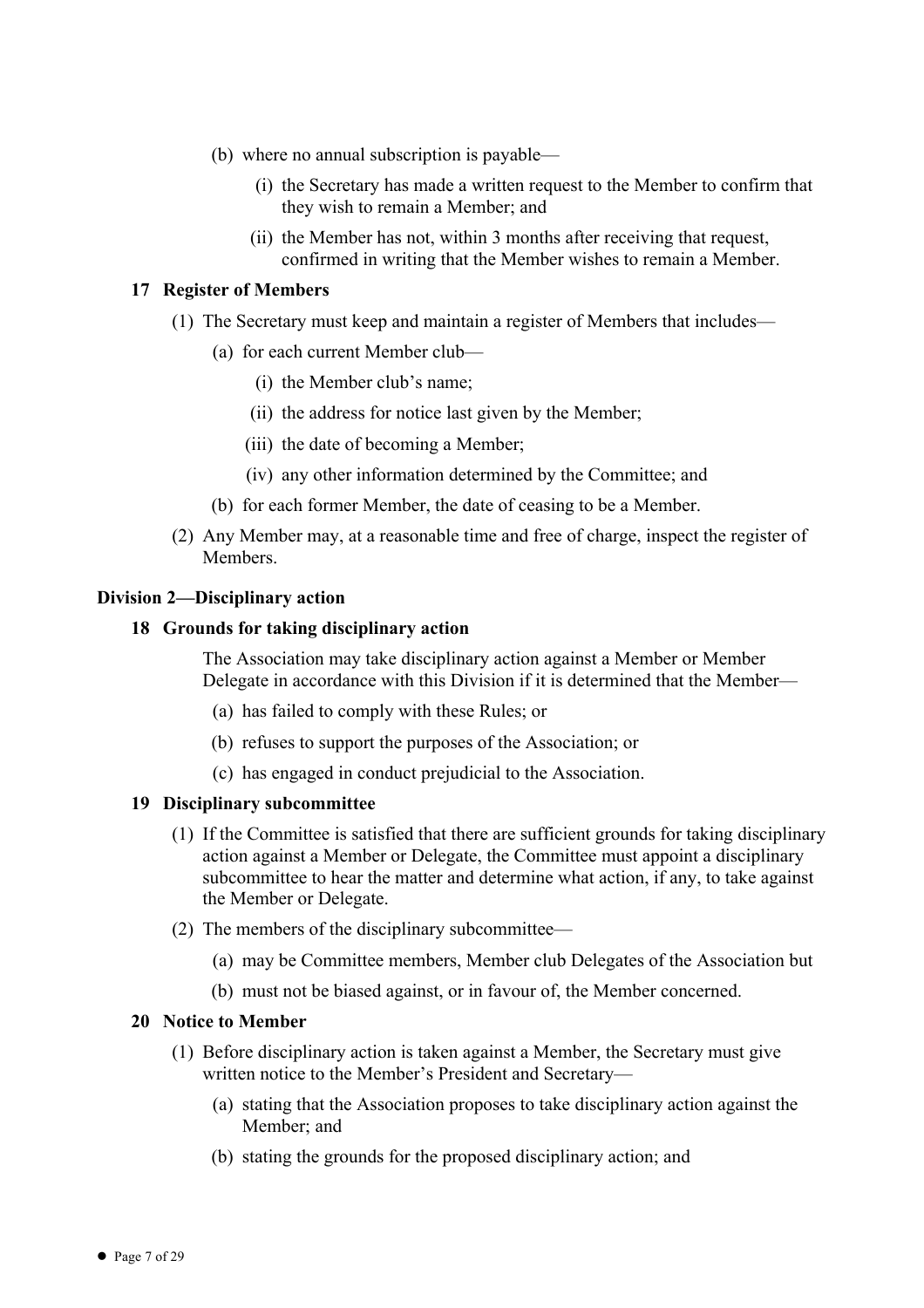- (c) specifying the date, place and time of the meeting at which the disciplinary subcommittee intends to consider the disciplinary action (the *disciplinary meeting*); and
- (d) advising the Member that they may do one or both of the following—
	- (i) attend the disciplinary meeting and address the disciplinary subcommittee at that meeting;
	- (ii) give a written statement to the disciplinary subcommittee at any time before the disciplinary meeting; and
- (e) setting out the Member's appeal rights under rule 23.
- (2) The notice must be given no earlier than 28 days, and no later than 14 days, before the disciplinary meeting is held.

#### **21 Decision of subcommittee**

- (1) At the disciplinary meeting, the disciplinary subcommittee must—
	- (a) give the Member an opportunity to be heard; and
	- (b) consider any written statement submitted by the Member.
- (2) After complying with subrule (1), the disciplinary subcommittee may—
	- (a) take no further action against the Member; or
	- (b) subject to subrule (3)—
		- (i) reprimand the Member; or
		- (ii) suspend the membership rights of the member for a specified period; or
		- (iii) expel the Member from the Association.
- (3) The disciplinary subcommittee may not fine the Member.
- (4) The suspension of membership rights or the expulsion of a Member by the disciplinary subcommittee under this rule takes effect immediately after the vote is passed.

#### **22 Appeal rights**

- (1) A Member whose membership rights have been suspended or who has been expelled from the Association under rule 21 may give notice to the effect that they wish to appeal against the suspension or expulsion.
- (2) The notice must be in writing and given—
	- (a) to the disciplinary subcommittee immediately after the vote to suspend or expel the Member is taken; or
	- (b) to the Secretary not later than 48 hours after the vote.
- (3) If a person has given notice under subrule (2), a disciplinary appeal meeting must be convened by the Committee as soon as practicable, but in any event not later than 21 days, after the notice is received.
- (4) Notice of the disciplinary appeal meeting must be given to each Member of the Association who is entitled to vote as soon as practicable and must—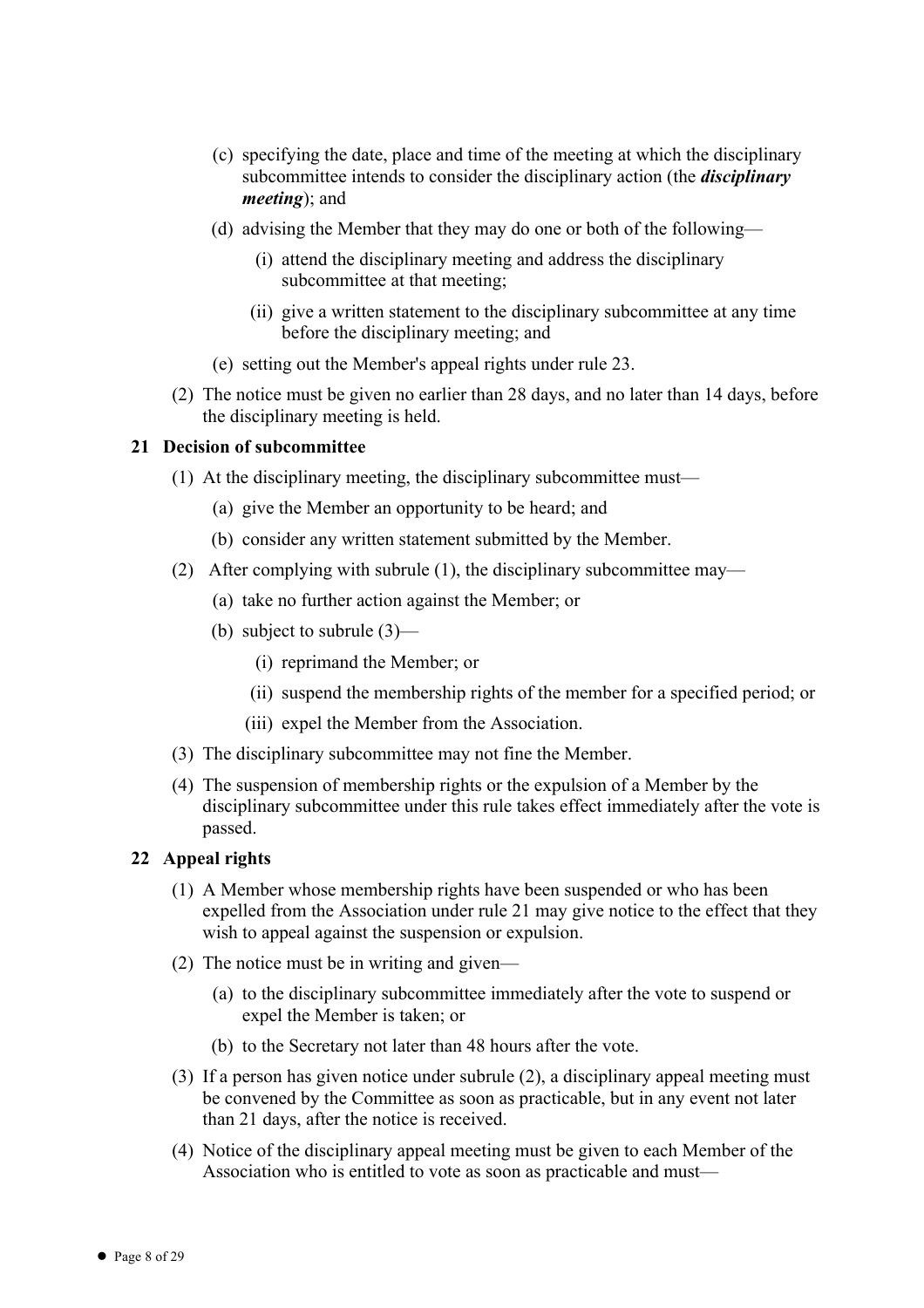- (a) specify the date, time and place of the meeting; and
- (b) state—
	- (i) the name of the Member club against whom the disciplinary action has been taken; and
	- (ii) the grounds for taking that action; and
	- (iii) that at the disciplinary appeal meeting the Members present must vote on whether the decision to suspend or expel the person should be upheld or revoked.

#### **23 Conduct of disciplinary appeal meeting**

- (1) At a disciplinary appeal meeting—
	- (a) no business other than the question of the appeal may be conducted; and
	- (b) the Committee must state the grounds for suspending or expelling the Member and the reasons for taking that action; and
	- (c) the Member whose membership has been suspended or who has been expelled must be given an opportunity to be heard.
- (2) After complying with subrule (1), the Members present and entitled to vote at the meeting must vote by secret ballot on the question of whether the decision to suspend or expel the Member should be upheld or revoked.
- (3) A Member may not vote by proxy at the meeting.
- (4) The decision is upheld if not less than three quarters of the Individual members voting at the meeting vote in favour of the decision.

#### **Division 3—Grievance procedure**

#### **24 Application**

- (1) The grievance procedure set out in this Division applies to disputes under these Rules between—
	- (a) a Member and another Member;
	- (b) a Member and the Committee;
	- (c) a Member and the Association.
- (2) A Member must not initiate a grievance procedure in relation to a matter that is the subject of a disciplinary procedure until the disciplinary procedure has been completed.

#### **25 Parties must attempt to resolve the dispute**

The parties to a dispute must attempt to resolve the dispute between themselves within 14 days of the dispute coming to the attention of each party.

#### **26 Appointment of mediator**

- (1) If the parties to a dispute are unable to resolve the dispute between themselves within the time required by rule 25, the parties must within 10 days—
	- (a) notify the Committee of the dispute; and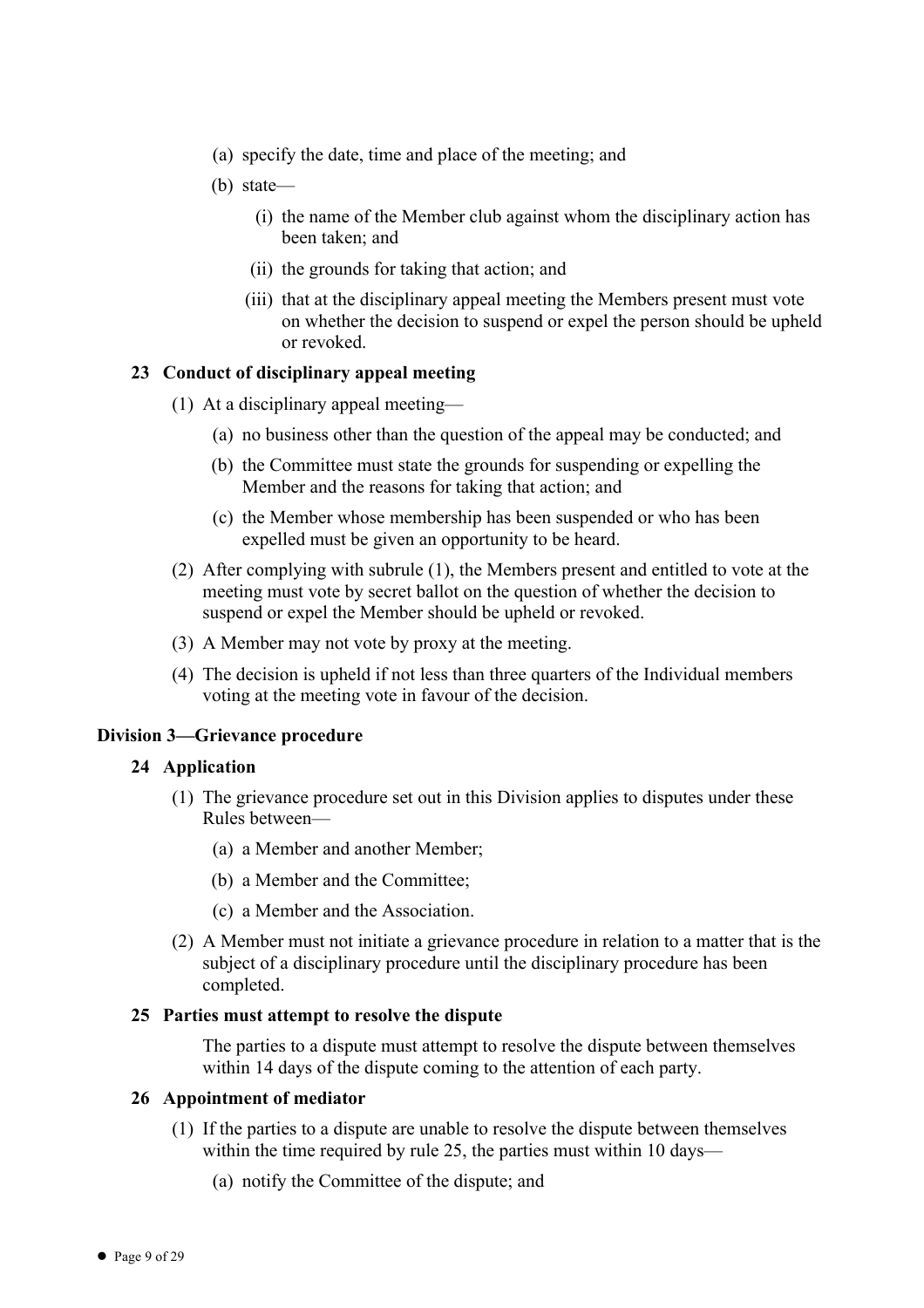- (b) agree to or request the appointment of a mediator; and
- (c) attempt in good faith to settle the dispute by mediation.
- (2) The mediator must be—
	- (a) a person chosen by agreement between the parties; or
	- (b) in the absence of agreement—
		- (i) if the dispute is between a Member and another Member—a person appointed by the Committee; or
		- (ii) if the dispute is between a Member and the Committee or the Association—a person appointed or employed by the Dispute Settlement Centre of Victoria.
- (3) A mediator appointed by the Committee may be a member or former member of the Association but in any case must not be a person who—
	- (a) has a personal interest in the dispute; or
	- (b) is biased in favour of or against any party.

#### **27 Mediation process**

- (1) The mediator to the dispute, in conducting the mediation, must—
	- (a) give each party every opportunity to be heard; and
	- (b) allow due consideration by all parties of any written statement submitted by any party; and
	- (c) ensure that natural justice is accorded to the parties throughout the mediation process.
- (2) The mediator must not determine the dispute.

#### **28 Failure to resolve dispute by mediation**

If the mediation process does not resolve the dispute, the parties may seek to resolve the dispute in accordance with the Act or otherwise at law.

# **PART 4—GENERAL MEETINGS OF THE ASSOCIATION**

#### **29 Annual general meetings**

- (1) The Committee must convene an annual general meeting of the Association to be held within 5 months after the end of each financial year.
- (2) Despite subrule (1), the Association may hold its first annual general meeting at any time within 18 months after its incorporation.
- (3) The Committee may determine the date, time and place of the annual general meeting.
- (4) The ordinary business of the annual general meeting is as follows—
	- (a) to confirm the minutes of the previous annual general meeting and of any special general meeting held since then;
	- (b) to receive and consider—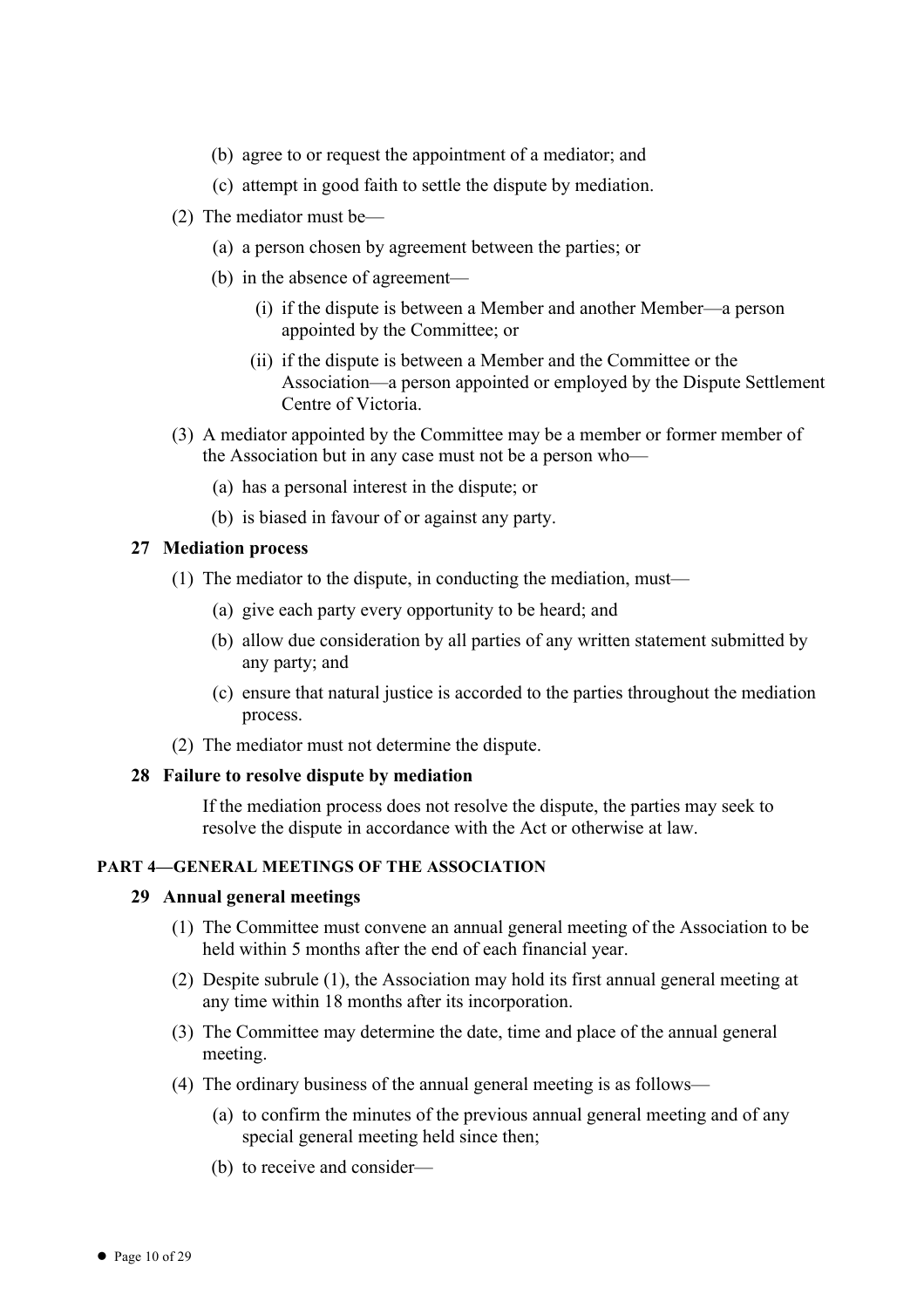- (i) the annual report of the Committee on the activities of the Association during the preceding financial year; and
- (ii) the financial statements of the Association for the preceding financial year submitted by the Committee in accordance with Part 7 of the Act;
- (c) to elect the members of the Committee;
- (d) to confirm or vary the amounts (if any) of the annual subscription and joining fee.
- (5) The annual general meeting may also conduct any other business of which notice has been given in accordance with these Rules.

#### **30 Special general meetings**

- (1) Any general meeting of the Association, other than an annual general meeting or a disciplinary appeal meeting, is a special general meeting.
- (2) The Committee may convene a special general meeting whenever it thinks fit

#### **31 Special general meeting held at request of Members**

- (1) The Committee must convene a special general meeting if a request to do so is made in accordance with subrule (2) by at least two Members.
- (2) A request for a special general meeting must—
	- (a) be in writing; and
	- (b) state the business to be considered at the meeting and any resolutions to be proposed; and
	- (c) include the names and signatures of the members requesting the meeting; and
	- (d) be given to the Secretary.
- (3) If the Committee does not convene a special general meeting within one month after the date on which the request is made, the Members making the request (or any of them) may convene the special general meeting.
- (4) A special general meeting convened by Members under subrule (3)—
	- (a) must be held within 3 months after the date on which the original request was made; and
	- (b) may only consider the business stated in that request.
- (5) The Association must reimburse all reasonable expenses incurred by the Members convening a special general meeting under subrule (3).

# **32 Notice of general meetings**

- (1) The Secretary (or, in the case of a special general meeting convened under rule 31(3), the Members convening the meeting) must give to each Member of the Association—
	- (a) at least 21 days' notice of a general meeting if a special resolution is to be proposed at the meeting; or
	- (b) at least 14 days' notice of a general meeting in any other case.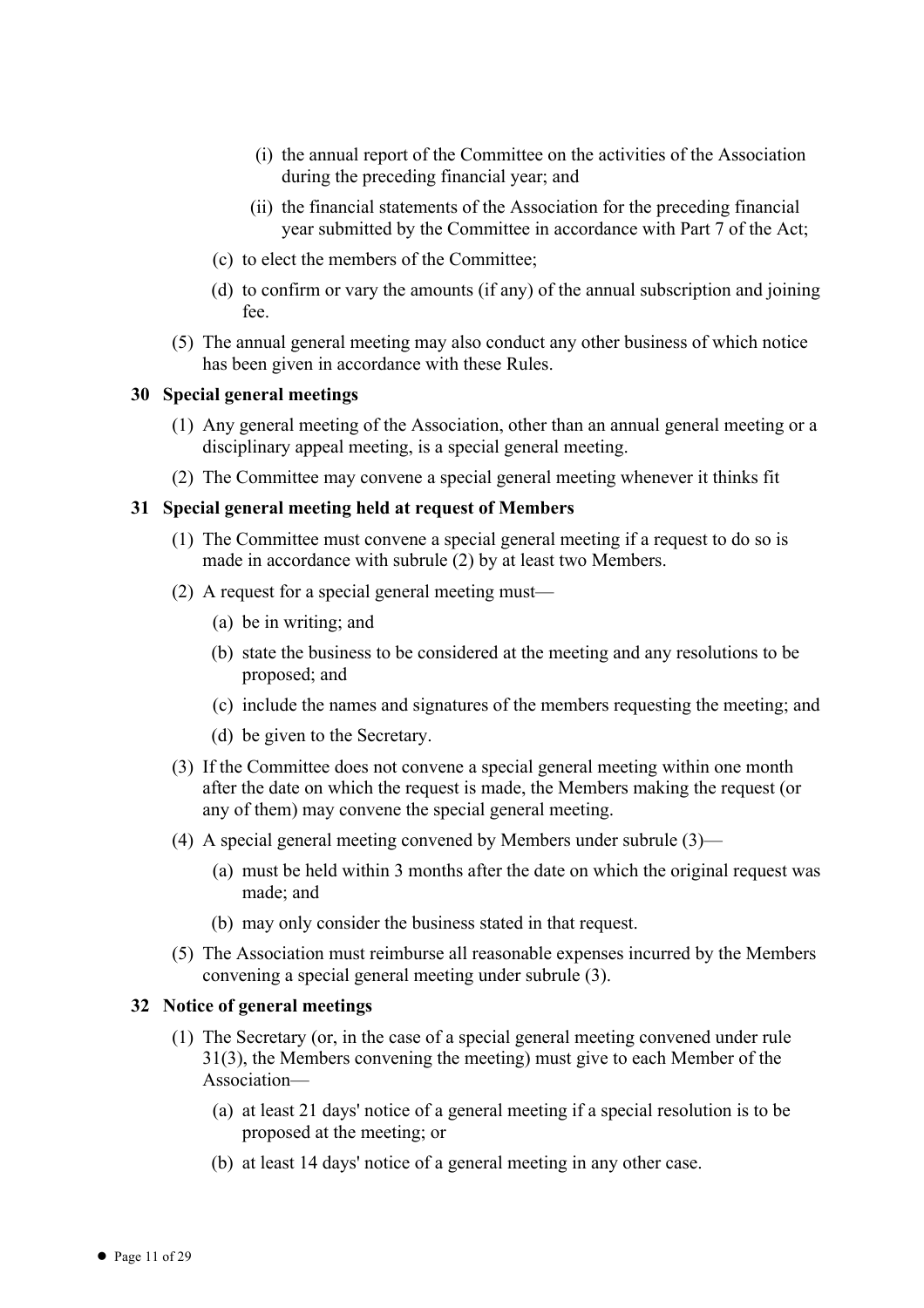- (2) The notice must—
	- (a) specify the date, time and place of the meeting; and
	- (b) indicate the general nature of each item of business to be considered at the meeting; and
	- (c) if a special resolution is to be proposed—
		- (i) state in full the proposed resolution; and
		- (ii) state the intention to propose the resolution as a special resolution; and
	- (d) comply with rule 33(4).
- (3) This rule does not apply to a disciplinary appeal meeting.

# **33 Proxies**

- (1) A Delegate may appoint another Individual member as his or her to vote and speak on his or her behalf at a general meeting other than at a disciplinary appeal meeting.
- (2) The appointment of a proxy must be in writing and signed by the Delegate making the appointment on the VSA Proxy Voting Form, appendix 2.
- (3) The Delegate appointing the proxy may give specific directions as to how the proxy is to vote on his or her behalf, otherwise the proxy may vote on behalf of the Member in any matter as he or she sees fit.
- (4) Notice of a general meeting given to a Member under rule 32 must—
	- (a) state that the Delegate may appoint another Individual member as a proxy for the meeting; and
	- (b) include a copy of the VSA Proxy form, appendix 2.
- (5) A form appointing a proxy must be given to the Chairperson of the meeting before or at the commencement of the meeting.
- (6) A form appointing a proxy sent by post or electronically is of no effect unless it is received by the Association Secretary no later than 48 hours before the commencement of the meeting.

# **34 Use of technology**

- (1) A Delegate not physically present at a general meeting may be permitted to participate in the meeting by the use of technology that allows that Member's Delegate and the members present at the meeting to clearly and simultaneously communicate with each other.
- (2) For the purposes of this Part, a Delegate participating in a general meeting as permitted under subrule (1) is taken to be present at the meeting and, if the Delegate votes at the meeting, is taken to have voted in person.

# **35 Quorum at general meetings**

(1) No business may be conducted at a general meeting unless a quorum of Members is present.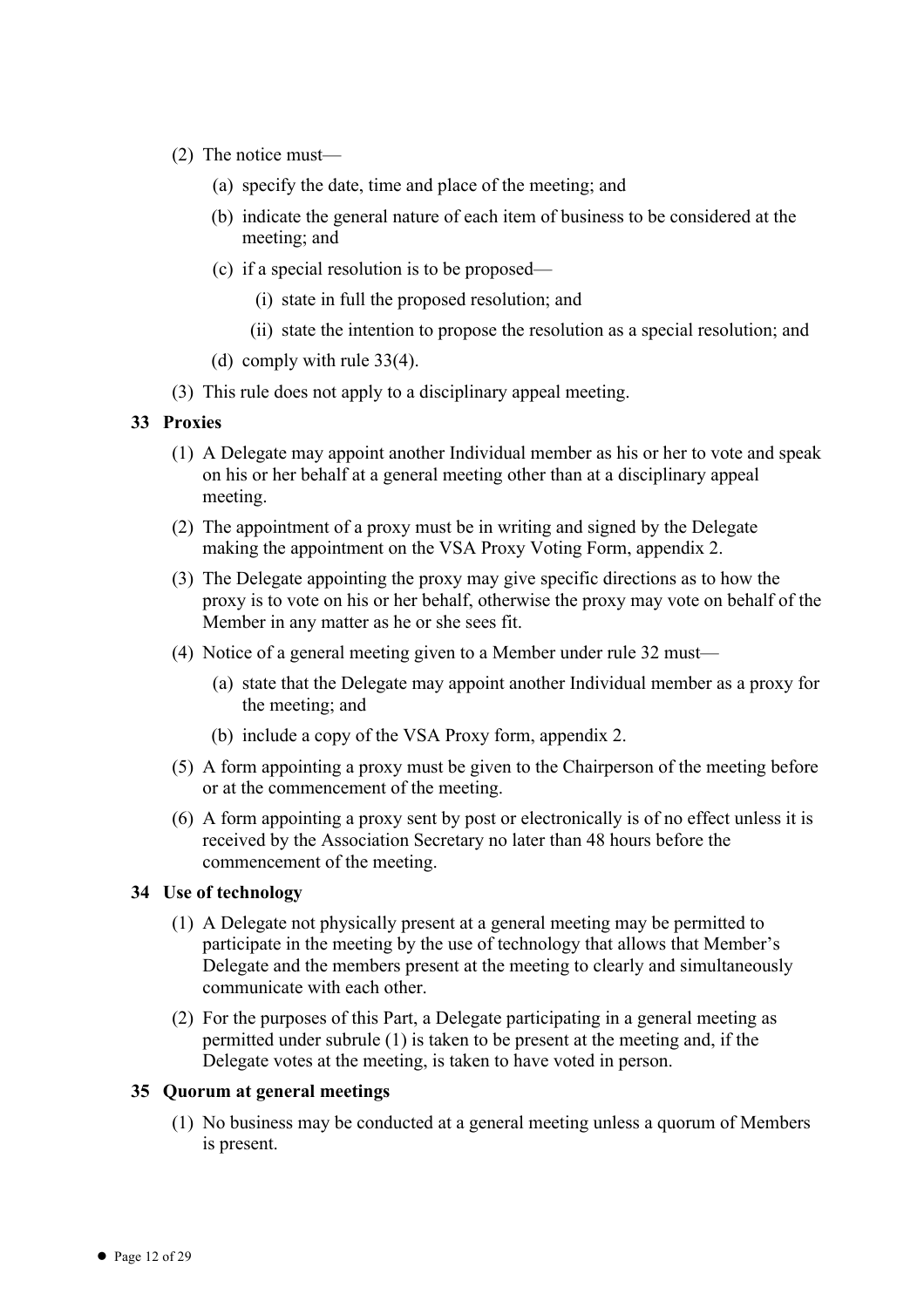- (2) The quorum for a general meeting is the presence (physically, by proxy or as allowed under rule 34) of Delegates representing not less than 5 club Members entitled to vote.
- (3) If a quorum is not present within 30 minutes after the notified commencement time of a general meeting—
	- (a) in the case of a meeting convened by, or at the request of, Members under rule 31—the meeting must be dissolved;
	- (b) in any other case—
		- (i) the meeting must be adjourned to a date not more than 21 days after the adjournment; and
		- (ii) notice of the date, time and place to which the meeting is adjourned must be given at the meeting and confirmed by written notice given to all Members as soon as practicable after the meeting.

#### **36 Adjournment of general meeting**

- (1) The Chairperson of a general meeting at which a quorum is present may, with the consent of a majority of Members present at the meeting, adjourn the meeting to another time at the same place or at another place.
- (2) Without limiting subrule (1), a meeting may be adjourned—
	- (a) if there is insufficient time to deal with the business at hand; or
	- (b) to give the Members more time to consider an item of business.

#### **Example**

The Members may wish to have more time to examine the financial statements submitted by the Committee at an annual general meeting.

- (3) No business may be conducted on the resumption of an adjourned meeting other than the business that remained unfinished when the meeting was adjourned.
- (4) Notice of the adjournment of a meeting under this rule is not required unless the meeting is adjourned for 14 days or more, in which case notice of the meeting must be given in accordance with rule 33.

#### **37Voting at general meeting**

- (1) On any question arising at a general meeting—
	- (a) subject to subrule (3), each Delegate who is entitled to vote has one vote; and
	- (b) Delegates may vote personally or by proxy; and
	- (c) except in the case of a special resolution, the question must be decided on a majority of votes.
- (2) If votes are divided equally on a question, the Chairperson of the meeting has a casting vote.
- (3) If the question is whether or not to confirm the minutes of a previous meeting, only Individual members who were present at that meeting may vote.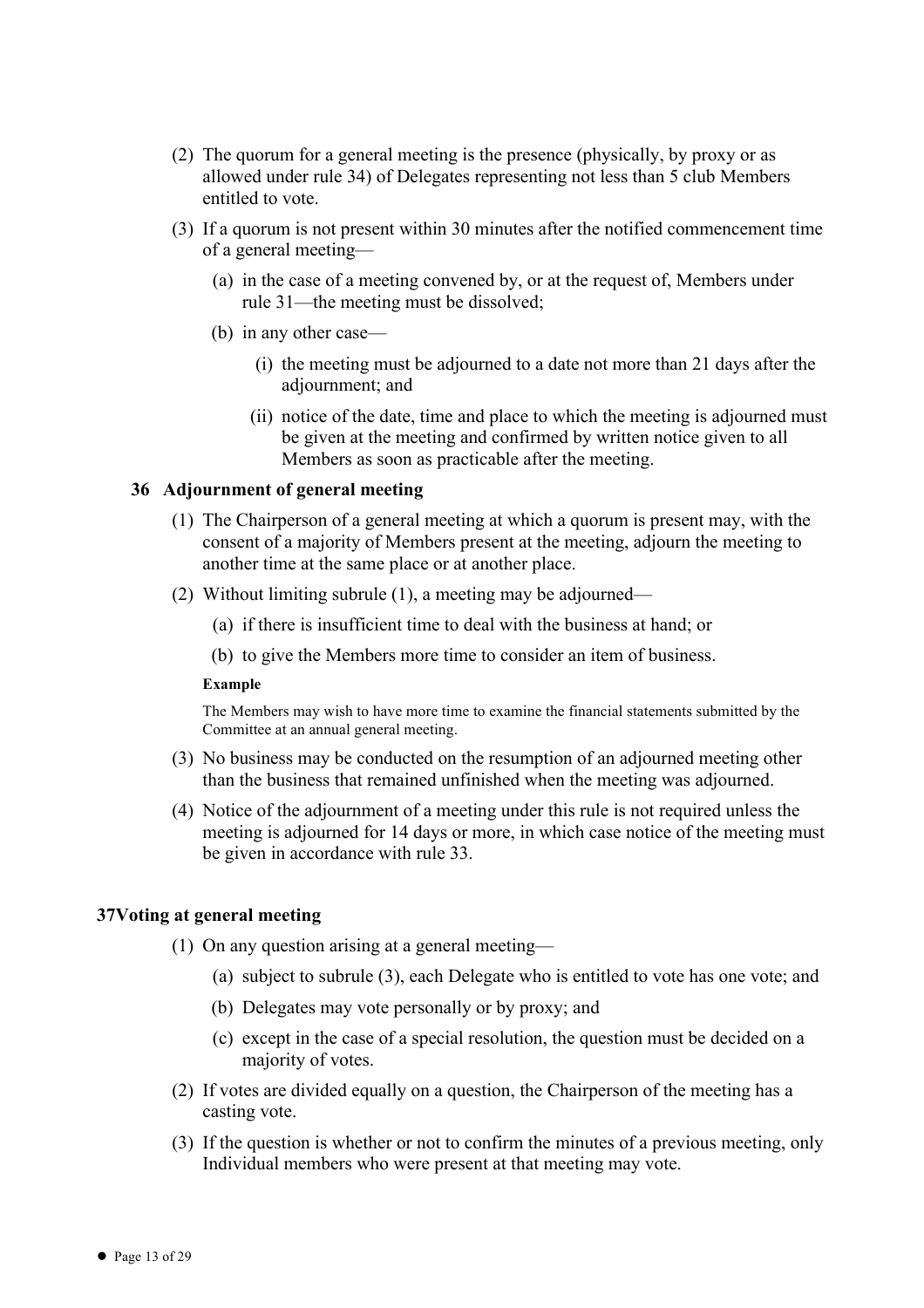(4) This rule does not apply to a vote at a disciplinary appeal meeting conducted under rule 23.

#### **38 Special resolutions**

A special resolution is passed if not less than Delegates from five (5) Member clubs voting at a general meeting (whether in person or by proxy) vote in favour of the resolution.

In addition to certain matters specified in the Act, a special resolution is required—

- (a) to remove a committee member from office ;
- (b) to alter these Rules, including changing the name or any of the purposes of the **Association**

#### **39 Determining whether resolution carried**

- (1) Subject to subsection (2), the Chairperson of a general meeting may, on the basis of a show of hands, declare that a resolution has been—
	- (a) carried; or
	- (b) carried unanimously; or
	- (c) carried by a particular majority; or
	- $(d)$  lost—

and an entry to that effect in the minutes of the meeting is conclusive proof of that fact.

- (2) If a poll (where votes are cast in writing) is demanded by three or more Delegates on any question—
	- (a) the poll must be taken at the meeting in the manner determined by the Chairperson of the meeting; and
	- (b) the Chairperson must declare the result of the resolution on the basis of the poll.
- (3) A poll demanded on the election of the Chairperson or on a question of an adjournment must be taken immediately.
- (4) A poll demanded on any other question must be taken before the close of the meeting at a time determined by the Chairperson.

#### **40 Minutes of general meeting**

- (1) The Committee must ensure that minutes are taken and kept of each general meeting.
- (2) The minutes must record the business considered at the meeting, any resolution on which a vote is taken and the result of the vote.
- (3) In addition, the minutes of each annual general meeting must include—
	- (a) the names of the Delegates and Individual members attending the meeting and their Member clubs; and
	- (b) proxy forms given to the Chairperson of the meeting under rule 33(6); and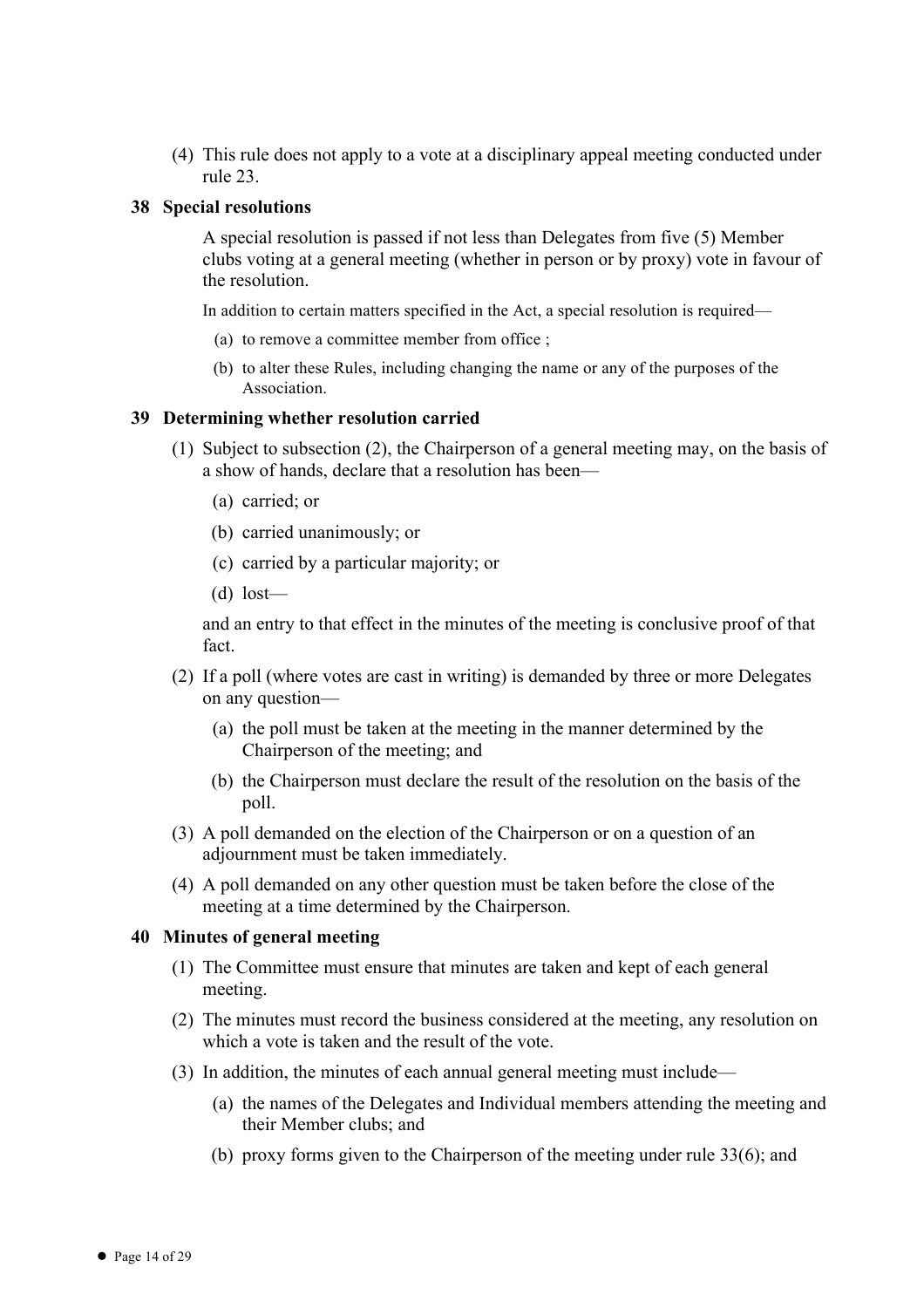- (c) the financial statements submitted to the Members in accordance with rule  $29(4)(b)(ii)$ ; and
- (d) the certificate signed by two committee members certifying that the financial statements give a true and fair view of the financial position and performance of the Association; and
- (e) any audited accounts and auditor's report or report of a review accompanying the financial statements that are required under the Act.

# **PART 5—COMMITTEE**

# **Division 1—Powers of Committee**

# **41 Role and powers**

- (1) The business of the Association must be managed by or under the direction of a **Committee**
- (2) The Committee may exercise all the powers of the Association except those powers that these Rules or the Act require to be exercised by general meetings of the Members of the Association.
- (3) The Committee may—
	- (a) appoint and remove staff;
	- (b) establish subcommittees consisting of members with terms of reference it considers appropriate.

# **42 Delegation**

- (1) The Committee may delegate to a member of the Committee, a subcommittee or staff, any of its powers and functions other than—
	- (a) this power of delegation; or
	- (b) a duty imposed on the Committee by the Act or any other law.
- (2) The delegation must be in writing and may be subject to the conditions and limitations the Committee considers appropriate.
- (3) The Committee may, in writing, revoke a delegation wholly or in part.

# **Division 2—Composition of Committee and duties of members**

# **43 Composition of Committee**

The Committee consists of—

- (a) a President; and
- (b) a Vice-President; and
- (c) a Secretary; and
- (d) a Treasurer; and
- (e) a Government Liaison Officer; and
- (f) GFA Board Member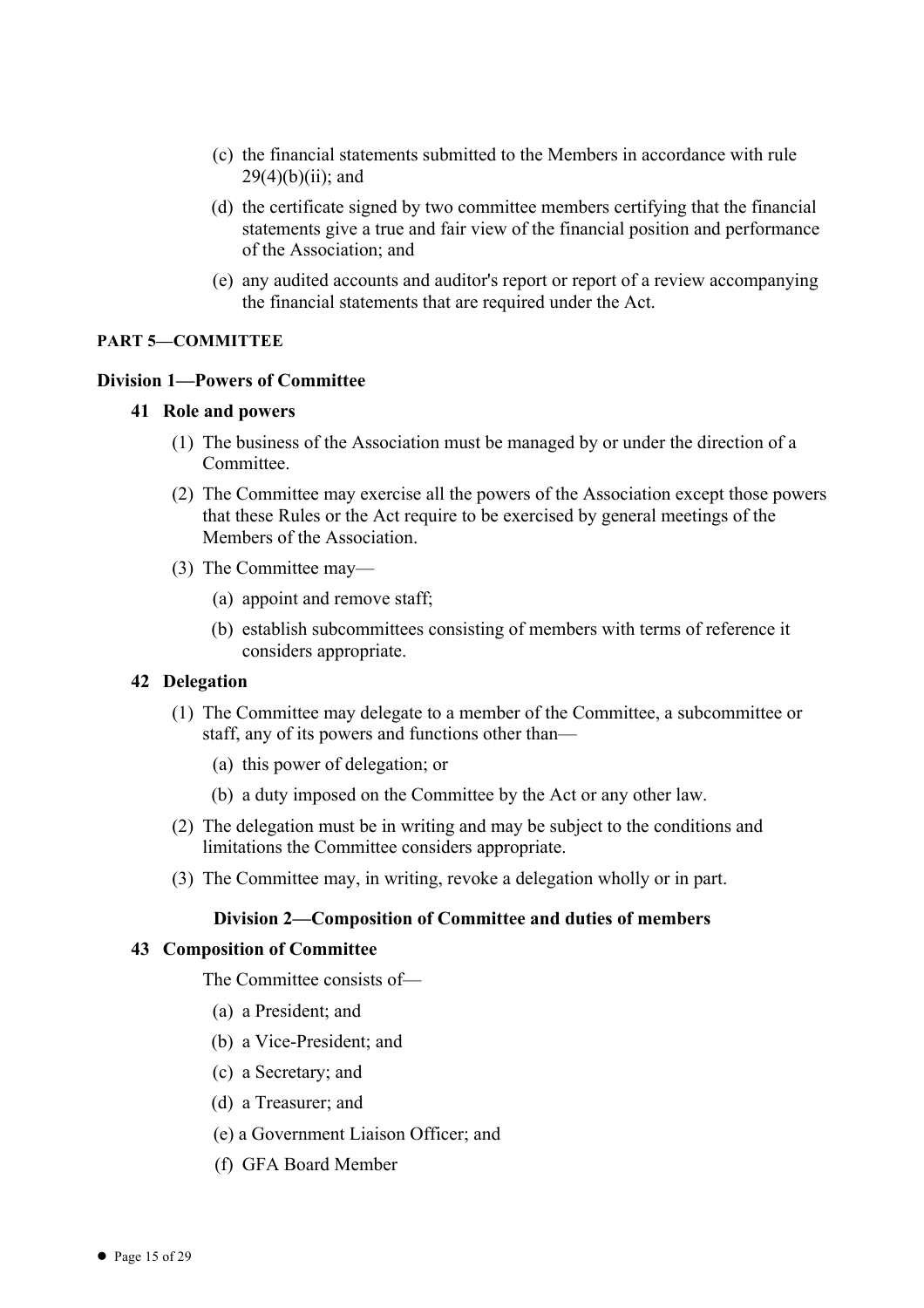(g) and such officers as may be determined by the AGM from time to time elected under rule 52.

# **44 General Duties**

- (1) As soon as practicable after being elected or appointed to the Committee, each committee member must become familiar with these Rules and the Act.
- (2) The Committee is collectively responsible for ensuring that the Association complies with the Act and that individual members of the Committee comply with these Rules.
- (3) Committee members must exercise their powers and discharge their duties with reasonable care and diligence.
- (4) Committee members must exercise their powers and discharge their duties—
	- (a) in good faith in the best interests of the Association; and
	- (b) for a proper purpose.
- (5) Committee members and former committee members must not make improper use of—
	- (a) their position; or
	- (b) information acquired by virtue of holding their position—

so as to gain an advantage for themselves or any other person or to cause detriment to the Association.

**Note**

See also Division 3 of Part 6 of the Act which sets out the general duties of the office holders of an incorporated association.

(6) In addition to any duties imposed by these Rules, a committee member must perform any other duties imposed from time to time by resolution at a general meeting.

# **45 President and Vice-President**

- (1) Subject to subrule (2), the President or, in the President's absence, the Vice-President is the Chairperson for any general meetings and for any committee meetings.
- (2) If the President and the Vice-President are both absent, or are unable to preside, the Chairperson of the meeting must be—
	- (a) in the case of a general meeting—a member elected by the other Individual members present; or
	- (b) in the case of a committee meeting—a committee member elected by the other committee members present.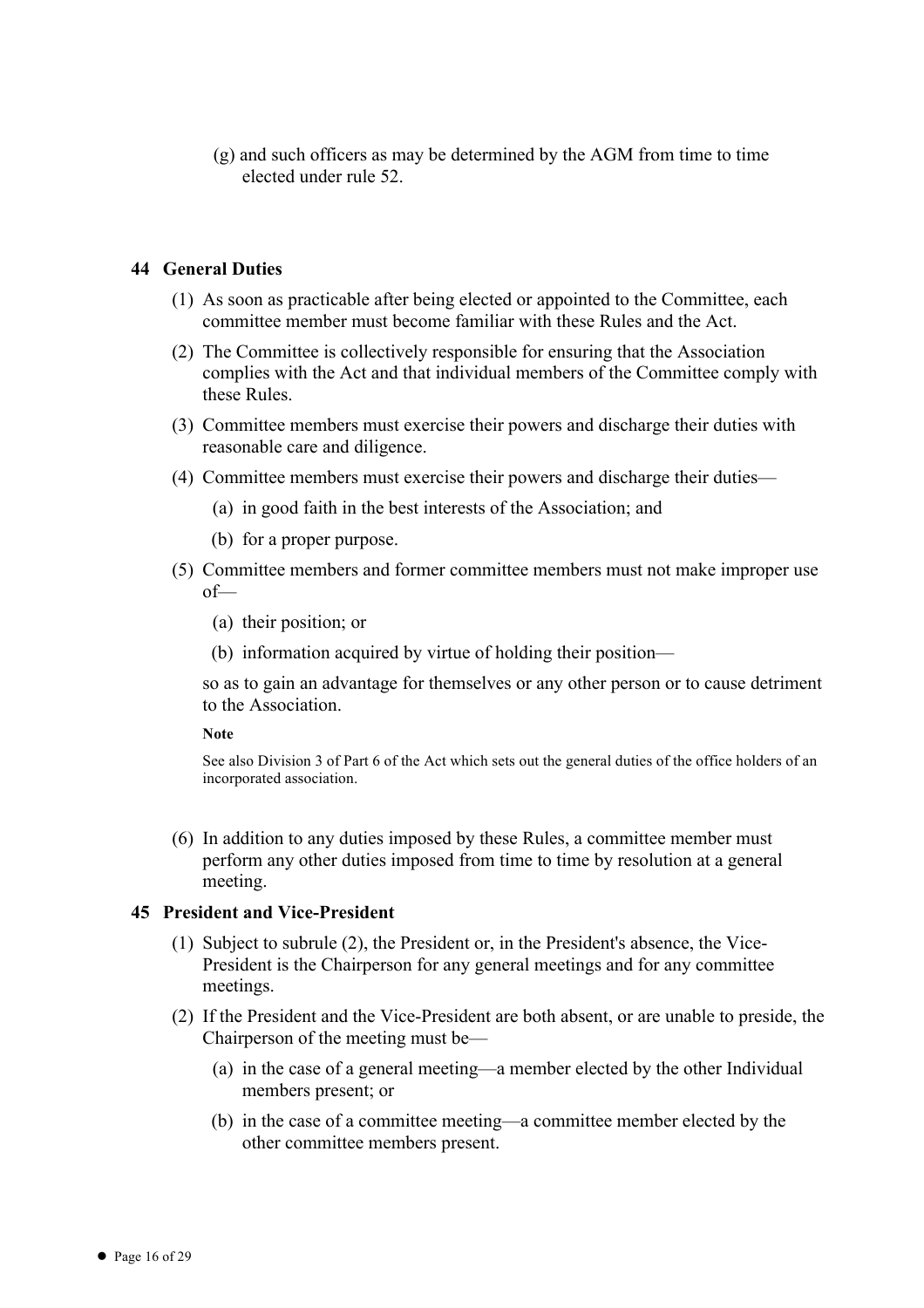#### **46 Secretary**

(1) The Secretary must perform any duty or function required under the Act to be performed by the secretary of an incorporated association.

#### **Example**

Under the Act, the secretary of an incorporated association is responsible for lodging documents of the association with the Registrar.

- (2) The Secretary must—
	- (a) maintain the register of Members in accordance with rule 17; and
	- (b) keep custody of the common seal (if any) of the Association and, except for the financial records referred to in rule 69(3), all books, documents and securities of the Association in accordance with rules 71 and 74; and
	- (c) subject to the Act and these Rules, provide Members with access to the register of Members, the minutes of general meetings and other books and documents; and
	- (d) perform any other duty or function imposed on the Secretary by these Rules.
- (3) The Secretary must give to the Registrar notice of his or her appointment within 14 days after the appointment.

#### **47 Treasurer**

- (1) The Treasurer must—
	- (a) receive all moneys paid to or received by the Association and issue receipts for those moneys in the name of the Association; and
	- (b) ensure that all moneys received are paid into the account of the Association within 5 working days after receipt; and
	- (c) make any payments authorised by the Committee or by a general meeting of the Association from the Association's funds; and
	- (d) ensure cheques are signed by at least 2 committee members.
- (2) The Treasurer must—
	- (a) ensure that the financial records of the Association are kept in accordance with the Act; and
	- (b) coordinate the preparation of the financial statements of the Association and their certification by the Committee prior to their submission to the annual general meeting of the Association.
- (3) The Treasurer must ensure that at least one other committee member has access to the accounts and financial records of the Association.

#### **Division 3—Election of Committee members and tenure of office**

#### **48 Who is eligible to be a Committee member**

A Individual member is eligible to be elected or appointed as a committee member if the member—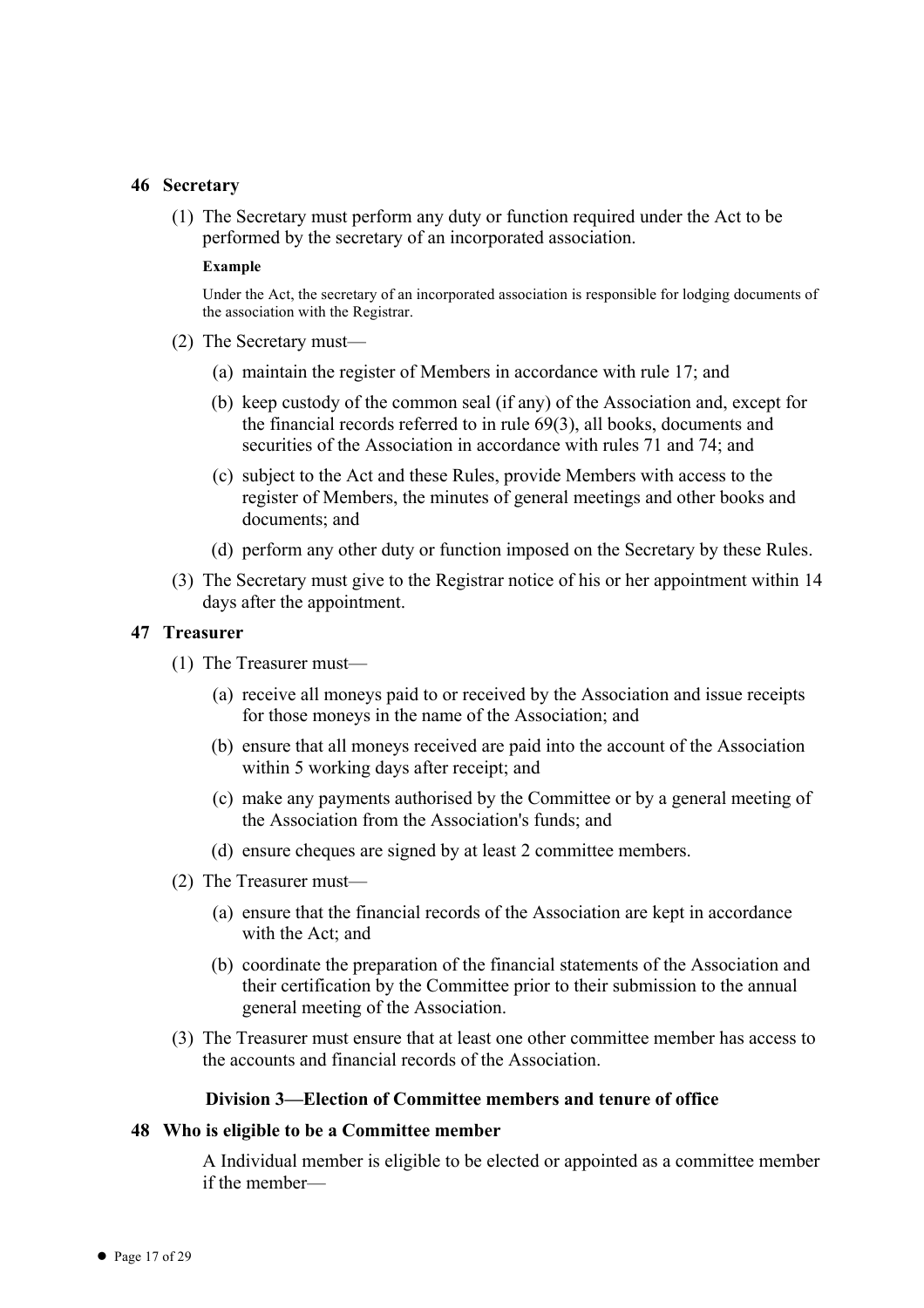- (a) is 18 years or over; and
- (b) is a financial member of the GFA and is a member of a VSA Club

# **49 Positions to be declared vacant**

- (1) This rule applies to—
	- (a) the first annual general meeting of the Association after its incorporation; or
	- (b) any subsequent annual general meeting of the Association, after the annual report and financial statements of the Association have been received.
- (2) The Chairperson of the meeting must declare all positions on the Committee vacant and hold elections for those positions in accordance with rules 51 to 54.

#### **50 Nominations**

- (1) Prior to the election of each position, the Chairperson of the meeting must call for nominations to fill that position.
- (2) An eligible Individual member of the Association may—
	- (a) nominate himself or herself; or
	- (b) with the Individual member's consent, be nominated by another Individual member.
- (3) A Individual member who is nominated for a position and fails to be elected to that position may be nominated for any other position for which an election is yet to be held.

# **51 Election of President etc.**

- (1) At the annual general meeting, separate elections must be held for each of the following positions—
	- (a) President;
	- (b) Vice-President;
	- (c) Secretary;
	- (d) Treasurer.
	- (e) GFA Board Representative
	- (f) Government Liaison Officer
	- (g) other roles as requested by the committee
- (2) If only one Individual member is nominated for the position, the Chairperson of the meeting must declare the member elected to the position.
- (3) If more than one Individual member is nominated, a ballot must be held in accordance with rule 53.
- (4) On his or her election, the new President may take over as Chairperson of the meeting.

# **52 Election of ordinary members of the committee**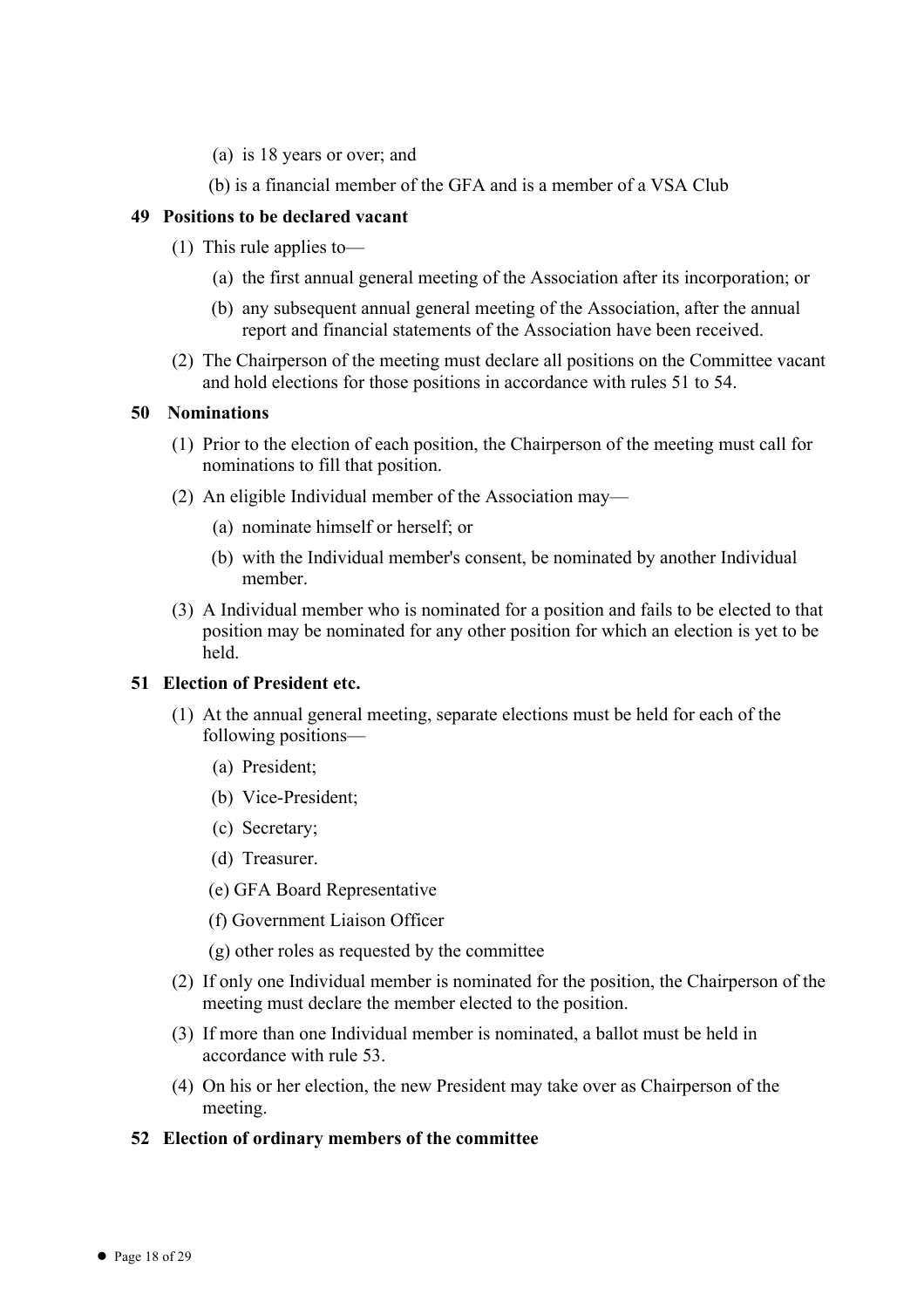- (1) The annual general meeting must by resolution decide the number of ordinary members of the Committee (if any) it wishes to hold office for the next year.
- (2) A single election may be held to fill all of those positions.
- (3) If the number of members nominated for the position of ordinary committee member is less than or equal to the number to be elected, the Chairperson of the meeting must declare each of those members to be elected to the position.
- (4) If the number of members nominated exceeds the number to be elected, a ballot must be held in accordance with rule 53.

#### **53 Ballot**

- (1) If a ballot is required for the election for a position, the Chairperson of the meeting must appoint a member to act as returning officer to conduct the ballot.
- (2) The returning officer must not be a member nominated for the position.
- (3) Before the ballot is taken, each candidate may make a short speech in support of his or her election.
- (4) The election must be by secret ballot.
- (5) The returning officer must give a blank piece of paper to—
	- (a) each Member Delegate present in person; and
	- (b) each proxy appointed by a Delegate.

#### **Example**

If a Delegate has been appointed the proxy of 5 other Members, the member must be given 6 ballot papers—one for the Member and one each for the other Members.

- (6) If the ballot is for a single position, the voter must write on the ballot paper the name of the candidate for whom they wish to vote.
- (7) If the ballot is for more than one position—
	- (a) the voter must write on the ballot paper the name of each candidate for whom they wish to vote;
	- (b) the voter must not write the names of more candidates than the number to be elected.
- (8) Ballot papers that do not comply with subrule (7)(b) are not to be counted.
- (9) Each ballot paper on which the name of a candidate has been written counts as one vote for that candidate.
- (10) The returning officer must declare elected the candidate or, in the case of an election for more than one position, the candidates who received the most votes.
- (11) If the returning officer is unable to declare the result of an election under subrule (10) because 2 or more candidates received the same number of votes, the returning officer must—
	- (a) conduct a further election for the position in accordance with subrules (4) to (10) to decide which of those candidates is to be elected; or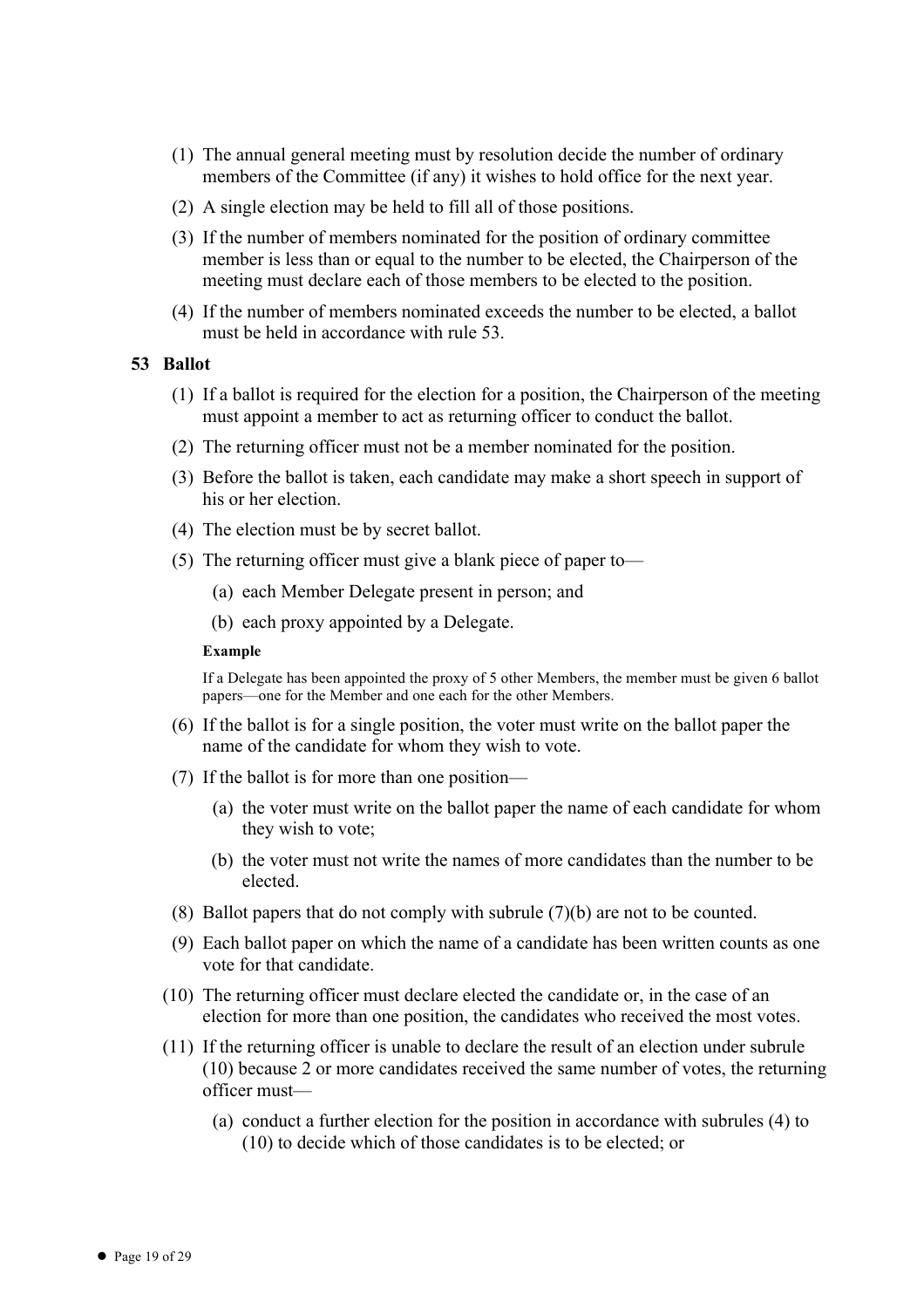(b) with the agreement of those candidates, decide by lot which of them is to be elected.

#### **Examples**

The choice of candidate may be decided by the toss of a coin, drawing straws or drawing a name out of a hat.

#### **54 Term of office**

- (1) Subject to subrule (3) and rule 55, a committee member holds office until the positions of the Committee are declared vacant at the next annual general meeting.
- (2) A committee member may be re-elected.
- (3) A general meeting of the Association may—
	- (a) by special resolution remove a committee member from office; and
	- (b) elect an eligible member of the Association to fill the vacant position in accordance with this Division.
- (4) A Member who is the subject of a proposed special resolution under subrule (3)(a) may make representations in writing to the Secretary or President of the Association (not exceeding a reasonable length) and may request that the representations be provided to the Members of the Association.
- (5) The Secretary or the President may give a copy of the representations to each Member of the Association or, if they are not so given, the Member may require that they be read out at the meeting at which the special resolution is to be proposed.

#### **55 Vacation of office**

- (1) A committee member may resign from the Committee by written notice addressed to the Committee.
- (2) A person ceases to be a committee member
	- (a) if their Member club ceases to be a Member of the Association; or
	- (b) if he or she fails to attend 3 consecutive committee meetings (other than special or urgent committee meetings) without leave of absence under rule 66; or
	- (c) otherwise ceases to be a committee member by operation of section 78 of the Act.

#### **Note**

A Committee member may not hold the office of secretary if they do not reside in Australia.

#### **56 Filling casual vacancies**

- (1) The Committee may appoint an eligible member of the Association to fill a position on the Committee that—
	- (a) has become vacant under rule 55; or
	- (b) was not filled by election at the last annual general meeting.
- (2) If the position of Secretary becomes vacant, the Committee must appoint a member to the position within 14 days after the vacancy arises.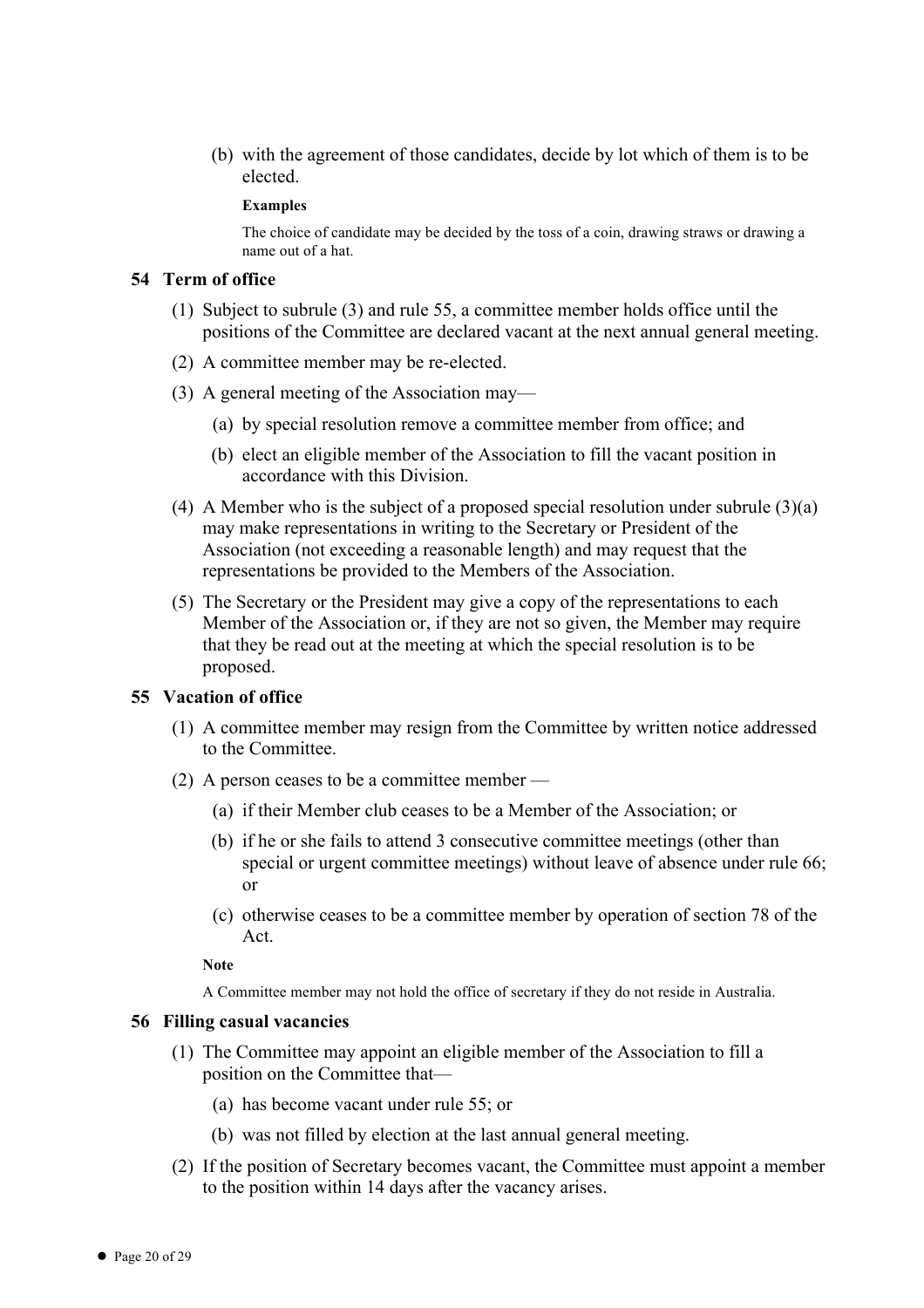- (3) Rule 54 applies to any committee member appointed by the Committee under subrule  $(1)$  or  $(2)$ .
- (4) The Committee may continue to act despite any vacancy in its membership.

# **Division 4—Meetings of Committee**

#### **57 Meetings of Committee**

- (1) The Committee must meet at least 4 times in each year at the dates, times and places determined by the Committee.
- (2) The date, time and place of the first committee meeting must be determined by the members of the Committee as soon as practicable after the annual general meeting of the Association at which the members of the Committee were elected.
- (3) Special committee meetings may be convened by the President or by any 3 members of the Committee.

#### **58 Notice of meetings**

- (1) Notice of each committee meeting must be given to each committee member no later than 7 days before the date of the meeting.
- (2) Notice may be given of more than one committee meeting at the same time.
- (3) The notice must state the date, time and place of the meeting.
- (4) If a special committee meeting is convened, the notice must include the general nature of the business to be conducted.
- (5) The only business that may be conducted at a special meeting is the business for which the meeting is convened.

# **59 Urgent meetings**

- (1) In cases of urgency, a meeting can be held without notice being given in accordance with rule 58 provided that as much notice as practicable is given to each committee member by the quickest means practicable.
- (2) Any resolution made at the meeting must be passed by an absolute majority of the Committee.
- (3) The only business that may be conducted at an urgent meeting is the business for which the meeting is convened.

# **60 Procedure and order of business**

- (1) The procedure to be followed at a meeting of a Committee must be determined from time to time by the Committee.
- (2) The order of business may be determined by the Individual members present at the meeting.

#### **61 Use of technology**

(1) A committee member who is not physically present at a committee meeting may participate in the meeting by the use of technology that allows that committee member and the committee members present at the meeting to clearly and simultaneously communicate with each other.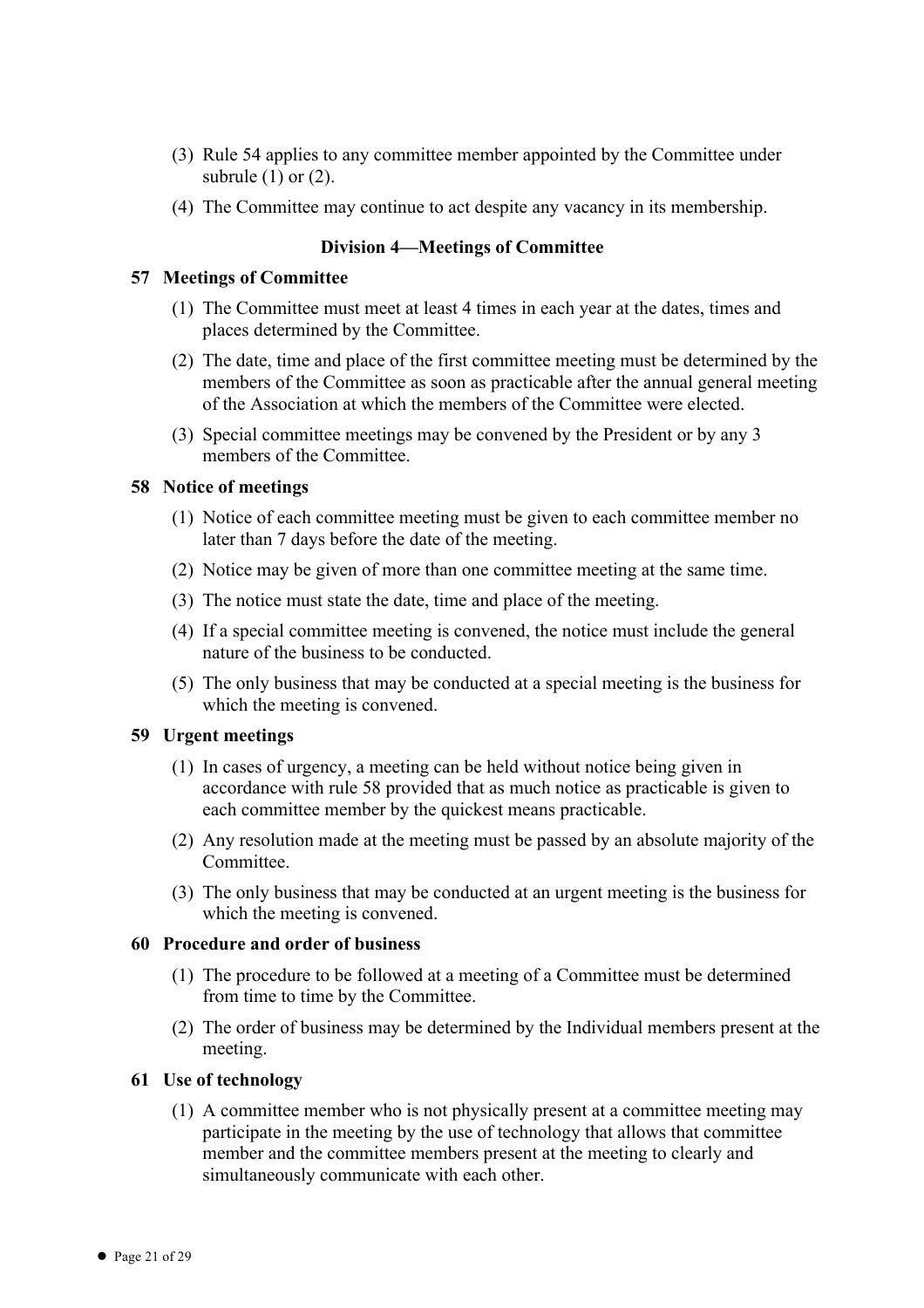(2) For the purposes of this Part, a committee member participating in a committee meeting as permitted under subrule (1) is taken to be present at the meeting and, if the member votes at the meeting, is taken to have voted in person.

# **62 Quorum**

- (1) No business may be conducted at a Committee meeting unless a quorum is present.
- (2) The quorum for a committee meeting is three
- (3) If a quorum is not present within 30 minutes after the notified commencement time of a committee meeting—
	- (a) in the case of a special meeting—the meeting lapses;
	- (b) in any other case—the meeting must be adjourned to a date no later than 14 days after the adjournment and notice of the time, date and place to which the meeting is adjourned must be given in accordance with rule 58.

# **63 Voting**

- (1) On any question arising at a committee meeting, each committee member present at the meeting has one vote.
- (2) A motion is carried if a majority of committee members present at the meeting vote in favour of the motion.
- (3) Subrule (2) does not apply to any motion or question which is required by these Rules to be passed by an absolute majority of the Committee.
- (4) If votes are divided equally on a question, the Chairperson of the meeting has a second or casting vote.
- (5) Voting by proxy is not permitted.

# **64 Conflict of interest**

- (1) A committee member who has a material personal interest in a matter being considered at a committee meeting must disclose the nature and extent of that interest to the Committee.
- (2) The Member—
	- (a) must not be present while the matter is being considered at the meeting; and
	- (b) must not vote on the matter.

**Note**

Under section 81(3) of the Act, if there are insufficient committee members to form a quorum because a member who has a material personal interest is disqualified from voting on a matter, a general meeting may be called to deal with the matter.

- (3) This rule does not apply to a material personal interest—
	- (a) that exists only because the Individual member belongs to a class of persons for whose benefit the Association is established; or
	- (b) that the Individual member has in common with all, or a substantial proportion of, the Members of the Association.

# **65 Minutes of meeting**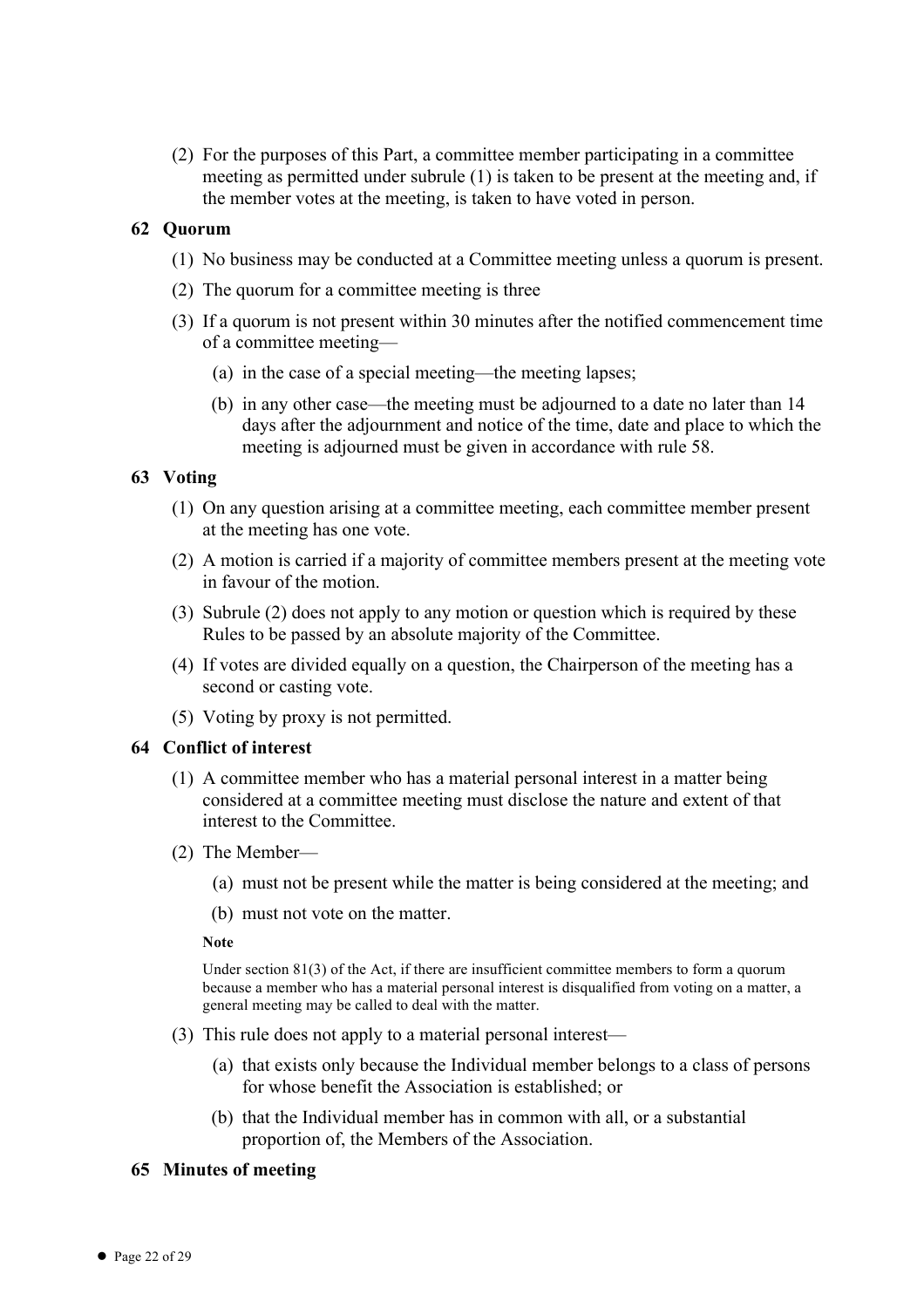- (1) The Committee must ensure that minutes are taken and kept of each committee meeting.
- (2) The minutes must record the following—
	- (a) the names of the members in attendance at the meeting;
	- (b) the business considered at the meeting;
	- (c) any resolution on which a vote is taken and the result of the vote;
	- (d) any material personal interest disclosed under rule 64.

# **66 Leave of absence**

- (1) The Committee may grant a committee member leave of absence from committee meetings for a period not exceeding 3 months.
- (2) The Committee must not grant leave of absence retrospectively unless it is satisfied that it was not feasible for the committee member to seek the leave in advance.

# **PART 6—FINANCIAL MATTERS**

# **67 Source of funds**

The funds of the Association may be derived from joining fees, annual subscriptions, donations, fund-raising activities, grants, interest and any other sources approved by the Committee.

# **68 Management of funds**

- (1) The Association must open an account with a financial institution from which all expenditure of the Association is made and into which all of the Association's revenue is deposited.
- (2) Subject to any restrictions imposed by a general meeting of the Association, the Committee may approve expenditure on behalf of the Association as well as funding or financial assistance as provided in rule 6.
- (3) The Committee may authorise the Treasurer to expend funds on behalf of the Association (including by electronic funds transfer) up to a specified limit without requiring approval from the Committee for each item on which the funds are expended.
- (4) All cheques, drafts, bills of exchange, promissory notes and other negotiable instruments must be signed by 2 committee members.
- (5) All funds of the Association must be deposited into the financial account of the Association no later than 5 working days after receipt.
- (6) With the approval of the Committee, the Treasurer may maintain a cash float provided that all money paid from or paid into the float is accurately recorded at the time of the transaction.

# **69 Financial records**

(1) The Association must keep financial records that—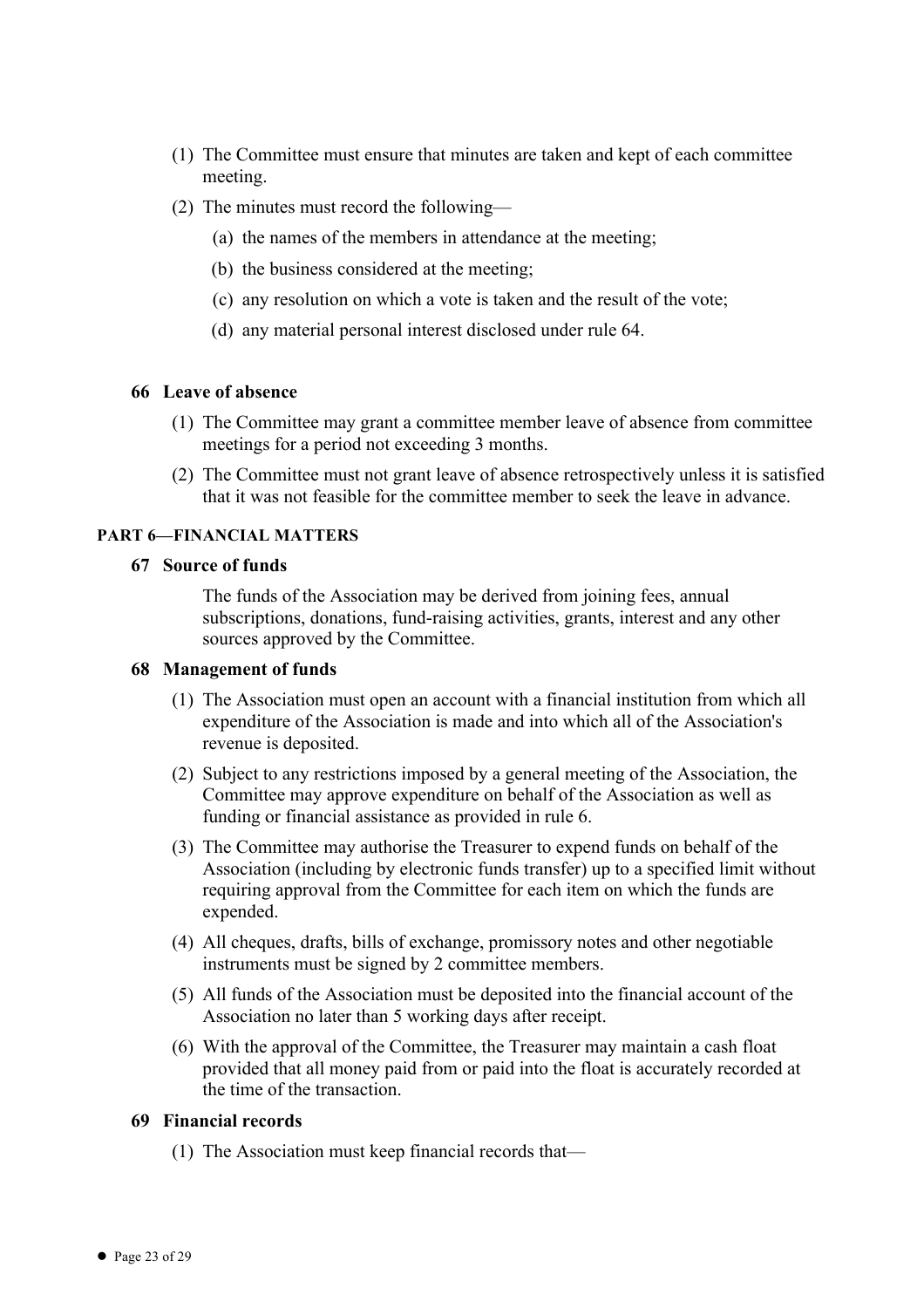- (a) correctly record and explain its transactions, financial position and performance; and
- (b) enable financial statements to be prepared as required by the Act.
- (2) The Association must retain the financial records for 7 years after the transactions covered by the records are completed.
- (3) The Treasurer must keep in his or her custody, or under his or her control—
	- (a) the financial records for the current financial year; and
	- (b) any other financial records as authorised by the Committee.

# **70 Financial statements**

- (1) For each financial year, the Committee must ensure that the requirements under the Act relating to the financial statements of the Association are met.
- (2) Without limiting subrule (1), those requirements include—
	- (a) the preparation of the financial statements;
	- (b) if required, the review or auditing of the financial statements;
	- (c) the certification of the financial statements by the Committee;
	- (d) the submission of the financial statements to the annual general meeting of the Association;
	- (e) the lodgement with the Registrar of the financial statements and accompanying reports, certificates, statements and fee.

#### **PART 7—GENERAL MATTERS`**

#### **71 Common seal**

- (1) The Association may have a common seal.
- (2) If the Association has a common seal—
	- (a) the name of the Association must appear in legible characters on the common seal;
	- (b) a document may only be sealed with the common seal by the authority of the Committee and the sealing must be witnessed by the signatures of two committee members;
	- (c) the common seal must be kept in the custody of the Secretary.

# **72 Registered address**

The registered address of the Association is—

- (a) the address determined from time to time by resolution of the Committee; or
- (b) if the Committee has not determined an address to be the registered address the postal address of the Secretary.

#### **73 Notice requirements**

(1) Any notice required to be given to a Member or a committee member under these Rules may be given—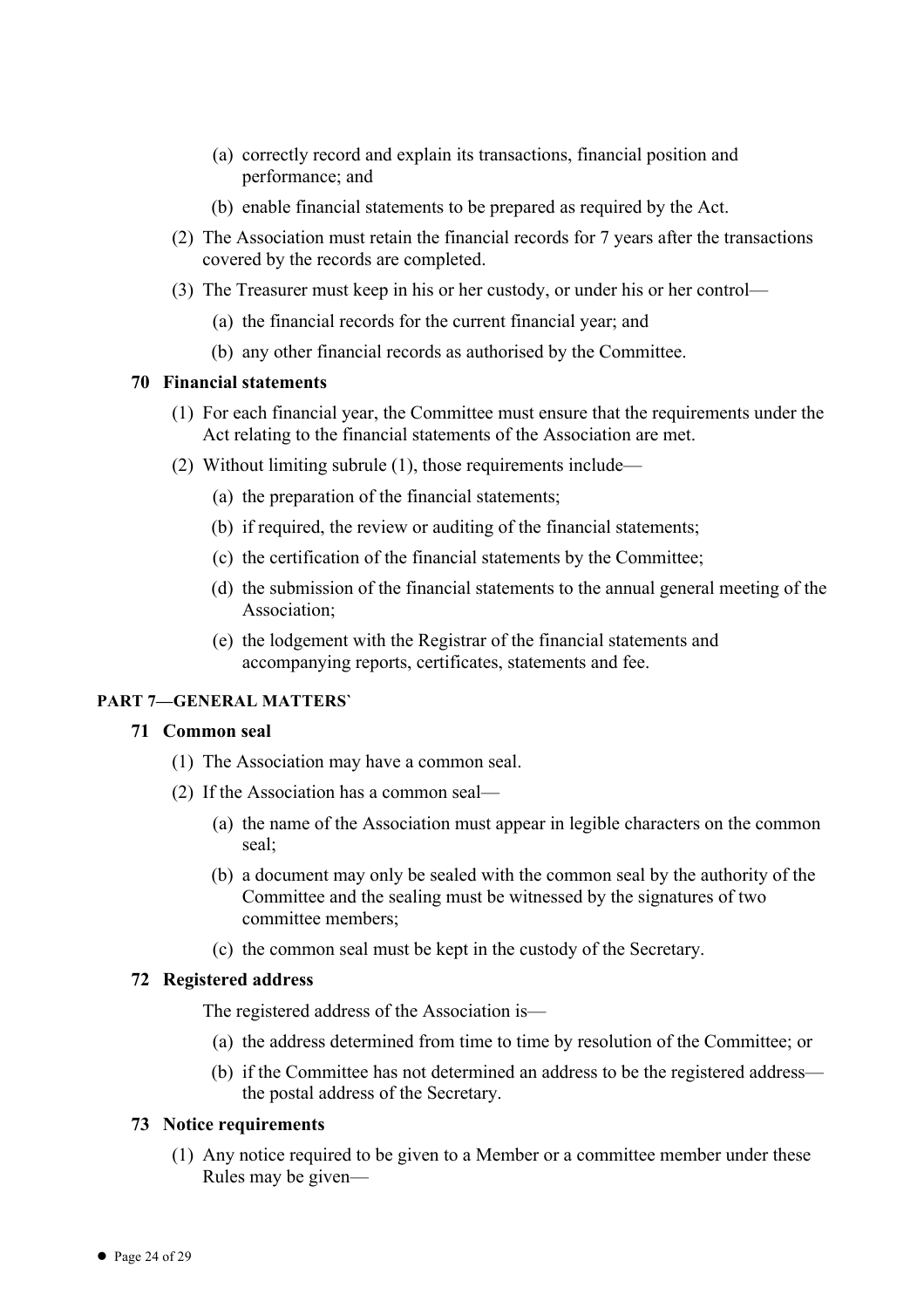- (a) by handing the notice to the Delegate personally;
- (b) by sending it by post to the Delegate at the address recorded for the Member on the register of Members; or
- (c) by email or facsimile transmission.
- (2) Subrule (1) does not apply to notice given under rule 60.
- (3) Any notice required to be given to the Association or the Committee may be given—
	- (a) by handing the notice to a Member of the Committee; or
	- (b) by sending the notice by post to the registered address; or
	- (c) by leaving the notice at the registered address; or
	- (d) if the Committee determines that it is appropriate in the circumstances—
		- (i) by email to the email address of the Association or the Secretary; or
		- (ii) by facsimile transmission to the facsimile number of the Association.

#### **74 Custody and inspection of books and records**

- (1) Members may on request inspect free of charge—
	- (a) the register of Members;
	- (b) the minutes of general meetings;
	- (c) subject to subrule (2), the financial records, books, securities and any other relevant document of the Association, including minutes of Committee meetings.
- (2) The Committee may refuse to permit a Member to inspect records of the Association that relate to confidential, personal, employment, commercial or legal matters or where to do so may be prejudicial to the interests of the Association.
- (3) The Committee must on request make copies of these rules available to Members and applicants for membership free of charge.
- (4) Subject to subrule (2), a Member may make a copy of any of the other records of the Association referred to in this rule and the Association may charge a reasonable fee for provision of a copy of such a record.
- (5) For purposes of this rule
	- *relevant documents* means the records and other documents, however compiled, recorded or stored, that relate to the incorporation and management of the Association and includes the following—
		- (a) its membership records;
		- (b) its financial statements;
		- (c) its financial records;
		- (d) records and documents relating to transactions, dealings, business or property of the Association.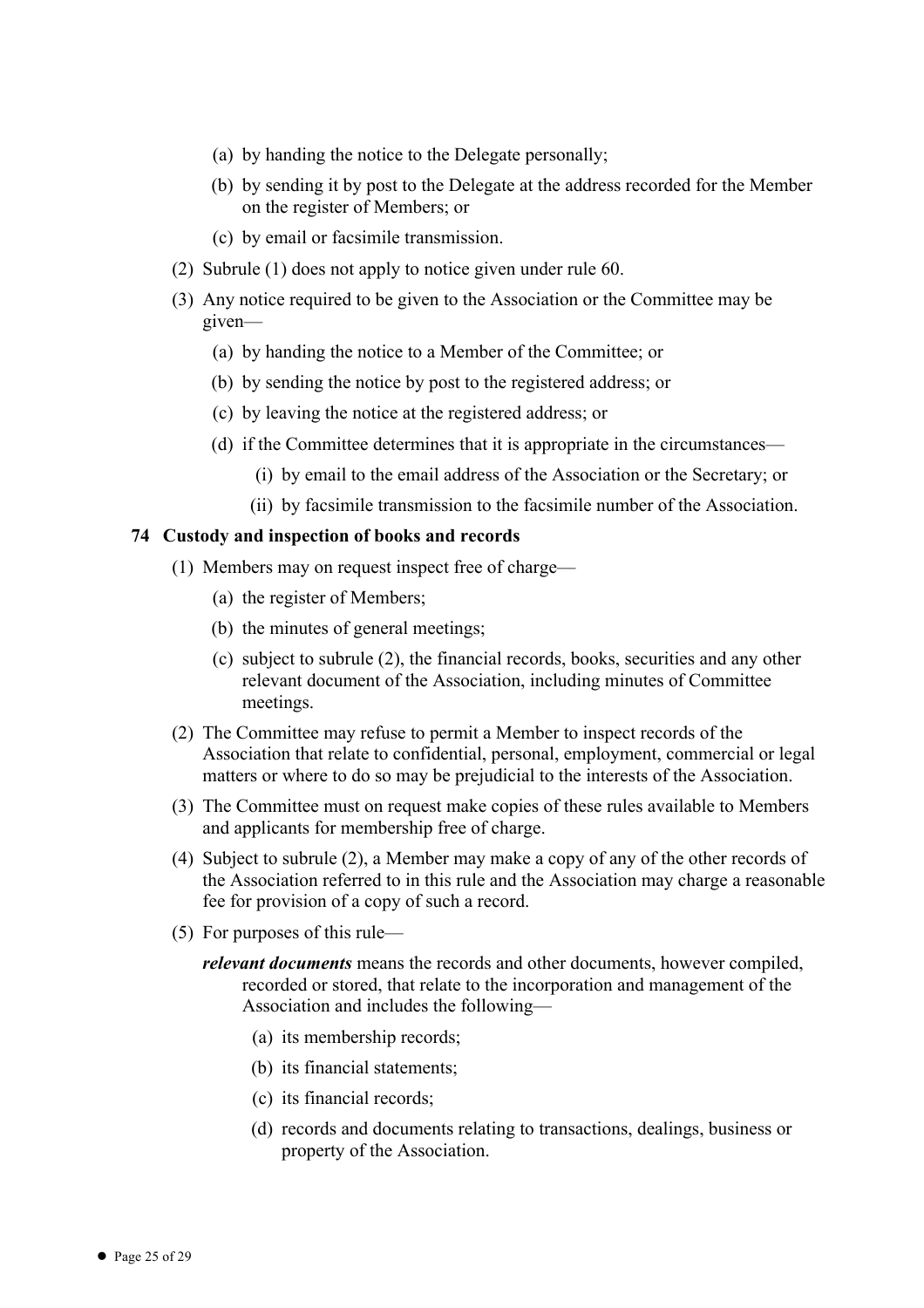# **75 Winding up and cancellation**

- (1) The Association may be wound up voluntarily by special resolution.
- (2) In the event of the winding up or the cancellation of the incorporation of the Association, the surplus assets of the Association must not be distributed to any Members or former Members of the Association.
- (3) Subject to the Act and any court order made under section 133 of the Act, the surplus assets must be given to a body that has similar purposes to the Association and which is not carried on for the profit or gain of its individual members.
- (4) The body to which the surplus assets are to be given must be decided by special resolution.

# **75 Alteration of Rules**

These Rules may only be altered by special resolution of a general meeting of the Association.

**Note**

An alteration of these Rules does not take effect unless or until it is approved by the Registrar. If these Rules (other than rule 1, 2 or 3) are altered, the Association is taken to have adopted its own rules, not the model rules.

# **76 Indemnity**

(a) Every Committee member of the Association shall be indemnified out of the property and assets of the Association against any liability incurred by them in their capacity as Committee member in defending any proceedings, whether civil or criminal, in which judgement is given in their favour or in which they are acquitted or in connection with any application in relation to any such proceedings in which relief is granted by the Court.

(b) The Association shall indemnify its Committee members against all damages and losses (including legal costs) for which any such Committee member may be or become liable to any third party in consequence of any act or omission except wilful misconduct performed or made whilst acting on behalf of and with the authority, express or implied of the Association.

Note:

The GFA have established and maintain a set of insurance policies that provide indemnity protection to the State Associations including the VSA.

═══════════════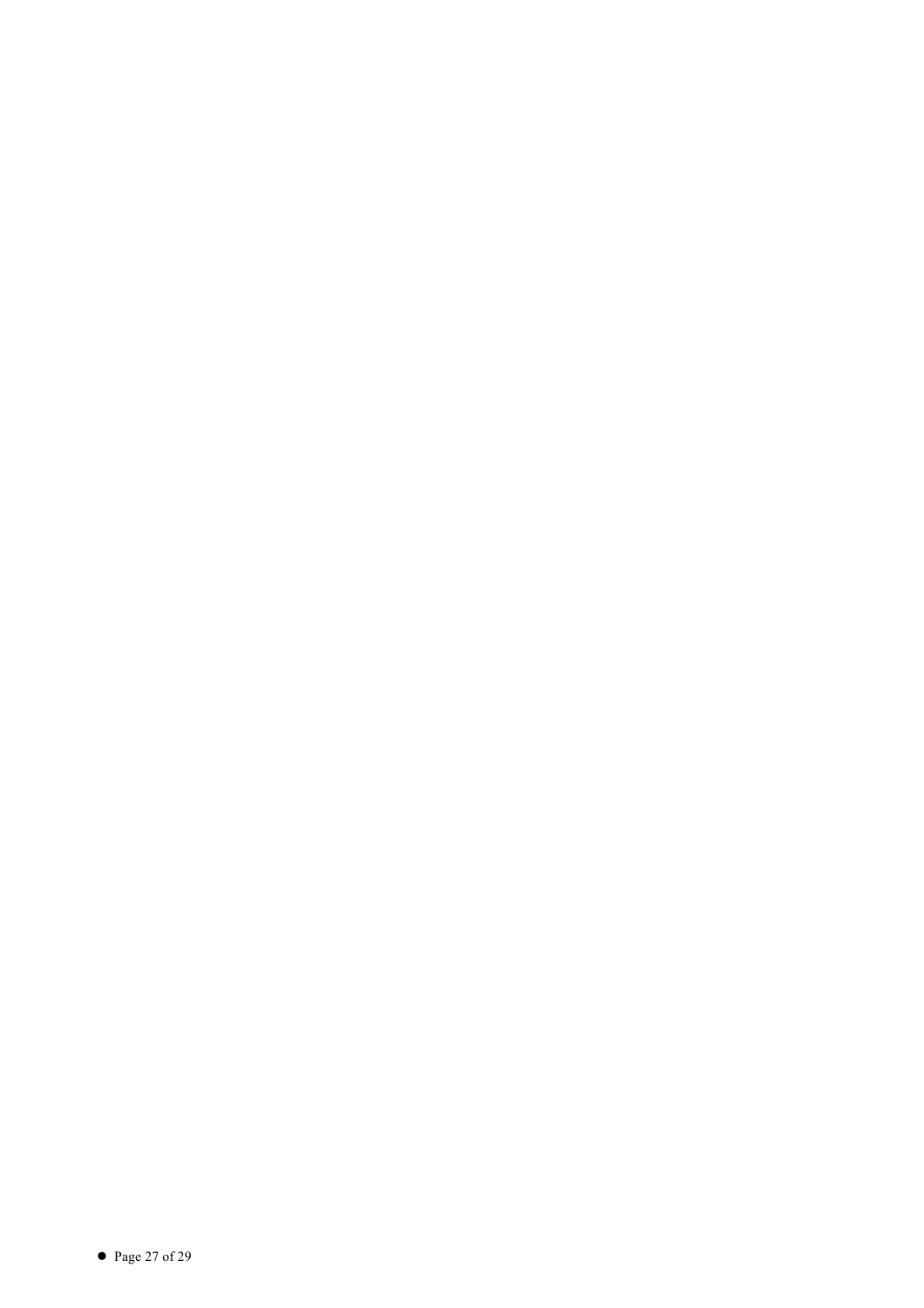# **Appendix 1**

|                                                                                                                                                              |             | Victorian Soaring Association Inc (VSA)                            |  |
|--------------------------------------------------------------------------------------------------------------------------------------------------------------|-------------|--------------------------------------------------------------------|--|
|                                                                                                                                                              |             | <b>Officer Nomination Form</b>                                     |  |
| $I$ (full name)                                                                                                                                              |             |                                                                    |  |
| $of _______ (address)$                                                                                                                                       |             |                                                                    |  |
|                                                                                                                                                              |             |                                                                    |  |
| which is affiliated with the VSA accept nomination for the election to the office of the VSA as<br>detailed below.                                           |             |                                                                    |  |
|                                                                                                                                                              |             | $\frac{1}{\text{sigma}}$ (signature) date $\frac{1}{\text{sigma}}$ |  |
| $I,$ (full name)                                                                                                                                             |             |                                                                    |  |
|                                                                                                                                                              |             |                                                                    |  |
| which is affiliated with the VSA, nominate the above applicant, who is personally known to me<br>for election to become officer of the VSA as detailed below |             |                                                                    |  |
|                                                                                                                                                              |             | $(signature)$ date $\_\_\_\_\_\_\_\_\_\_\_\_\_\_\_\_\_\_\_$        |  |
| Office position sought                                                                                                                                       |             |                                                                    |  |
| President                                                                                                                                                    | $\{\quad\}$ |                                                                    |  |
| Vice President $\{ \}$                                                                                                                                       |             |                                                                    |  |
| Treasurer                                                                                                                                                    |             |                                                                    |  |
| Secretary                                                                                                                                                    | $\}$        |                                                                    |  |
| <b>GFA</b> Board member                                                                                                                                      |             |                                                                    |  |
| Government Liaison Officer {                                                                                                                                 |             |                                                                    |  |
| Committee member                                                                                                                                             | ∤           |                                                                    |  |

Revised 24/5/2013. Signed form to reach VSA Secretary not less than seven (7) days before general meeting.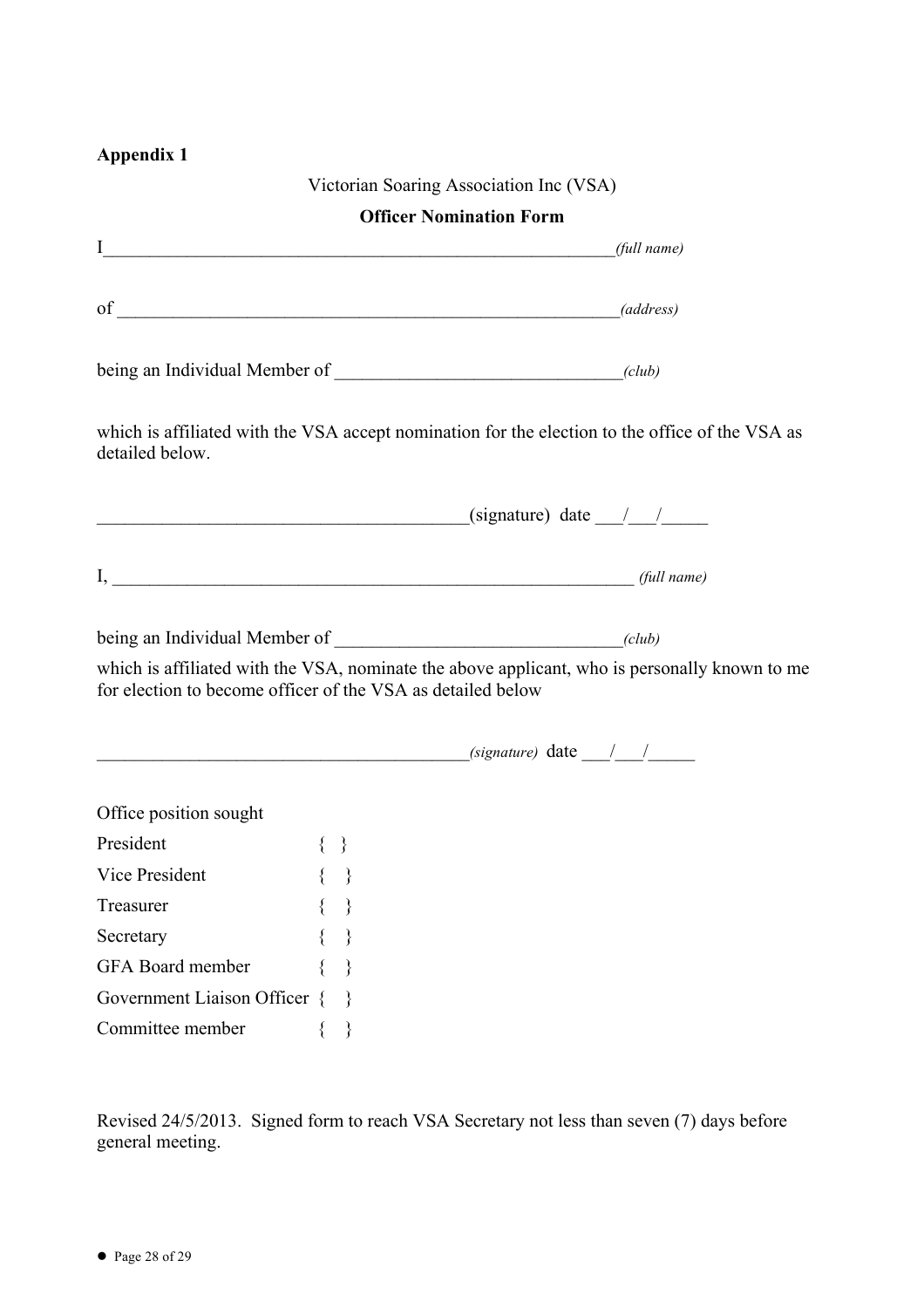# **Appendix 2**

# Victorian Soaring Association Inc (VSA) **Proxy Voting Form** I\_\_\_\_\_\_\_\_\_\_\_\_\_\_\_\_\_\_\_\_\_\_\_\_\_\_\_\_\_\_\_\_\_\_\_\_\_\_\_\_\_\_\_\_\_\_\_\_\_\_\_\_\_\_\_*(full name)* of VSA Member club Give power of decision on my behalf and in my absence to \_\_\_\_\_\_\_\_\_\_\_\_\_\_\_\_\_\_\_\_\_\_\_\_\_\_\_\_\_\_\_\_\_\_\_\_\_\_\_\_\_\_\_\_\_\_\_\_\_\_\_\_\_\_\_*(full name)* with their consent. The power of the proxy shall remain in place for any and all questions which may occur requiring my decision until my personal presence is restored  $\gamma$  (signature of Delegate) date  $\gamma$  $($ signature of proxy) date  $\frac{1}{2}$

Revised 24/5/2013. Signed form to reach VSA Secretary not less than 48 hours before general meeting.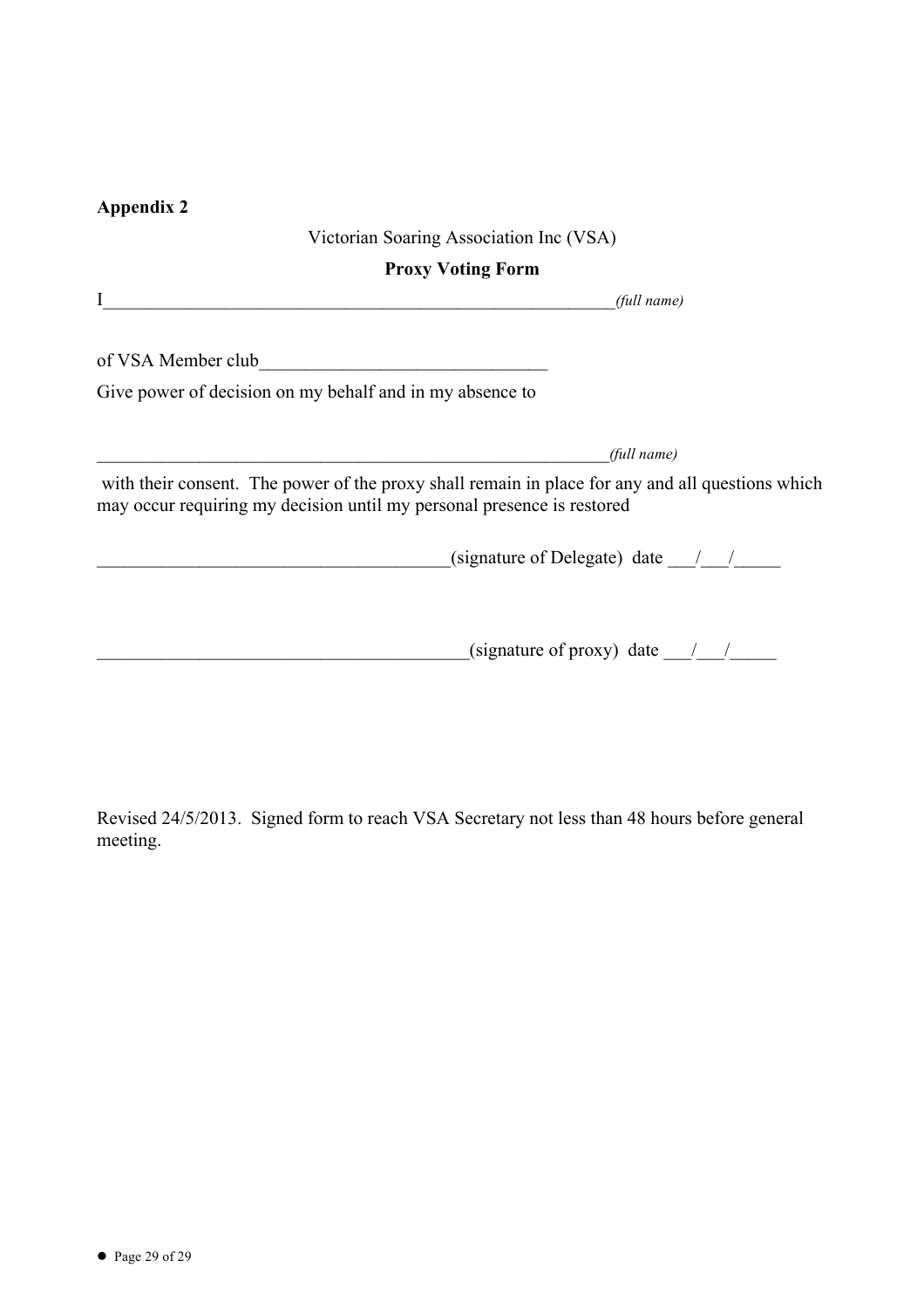|  |  | <b>Appendix 3</b> |  |
|--|--|-------------------|--|
|  |  |                   |  |

|                                                                                                                                                                                                                                | Victorian Soaring Association Inc (VSA) |
|--------------------------------------------------------------------------------------------------------------------------------------------------------------------------------------------------------------------------------|-----------------------------------------|
|                                                                                                                                                                                                                                | <b>Club Delegate Nomination Form</b>    |
|                                                                                                                                                                                                                                |                                         |
| Nominates the following Delegate as our representative for VSA general meetings                                                                                                                                                |                                         |
| Delegate 1                                                                                                                                                                                                                     |                                         |
| $\mu$ (full name)                                                                                                                                                                                                              |                                         |
| example and the contract of the contract of the contract of the contract of the contract of the contract of the contract of the contract of the contract of the contract of the contract of the contract of the contract of th |                                         |
| Telephone Home ______________________telephone mobile___________________________                                                                                                                                               |                                         |
|                                                                                                                                                                                                                                |                                         |
| Delegate 2 (optional)<br>$\int$ (full name)                                                                                                                                                                                    |                                         |
| $\qquad \qquad \text{(address)}$                                                                                                                                                                                               |                                         |
| Telephone Home _____________________telephone mobile____________________________                                                                                                                                               |                                         |
|                                                                                                                                                                                                                                |                                         |
| Authorised Club President:                                                                                                                                                                                                     | (full name)                             |
| <u> 1989 - Johann Stoff, deutscher Stoffen und der Stoffen und der Stoffen und der Stoffen und der Stoffen und der</u>                                                                                                         | (signature) date $\frac{1}{\sqrt{2}}$   |

Revised 24/5/2013 Form to be sent to VSA Secretary on acceptance to the VSA or when Delegate(s) are been changed